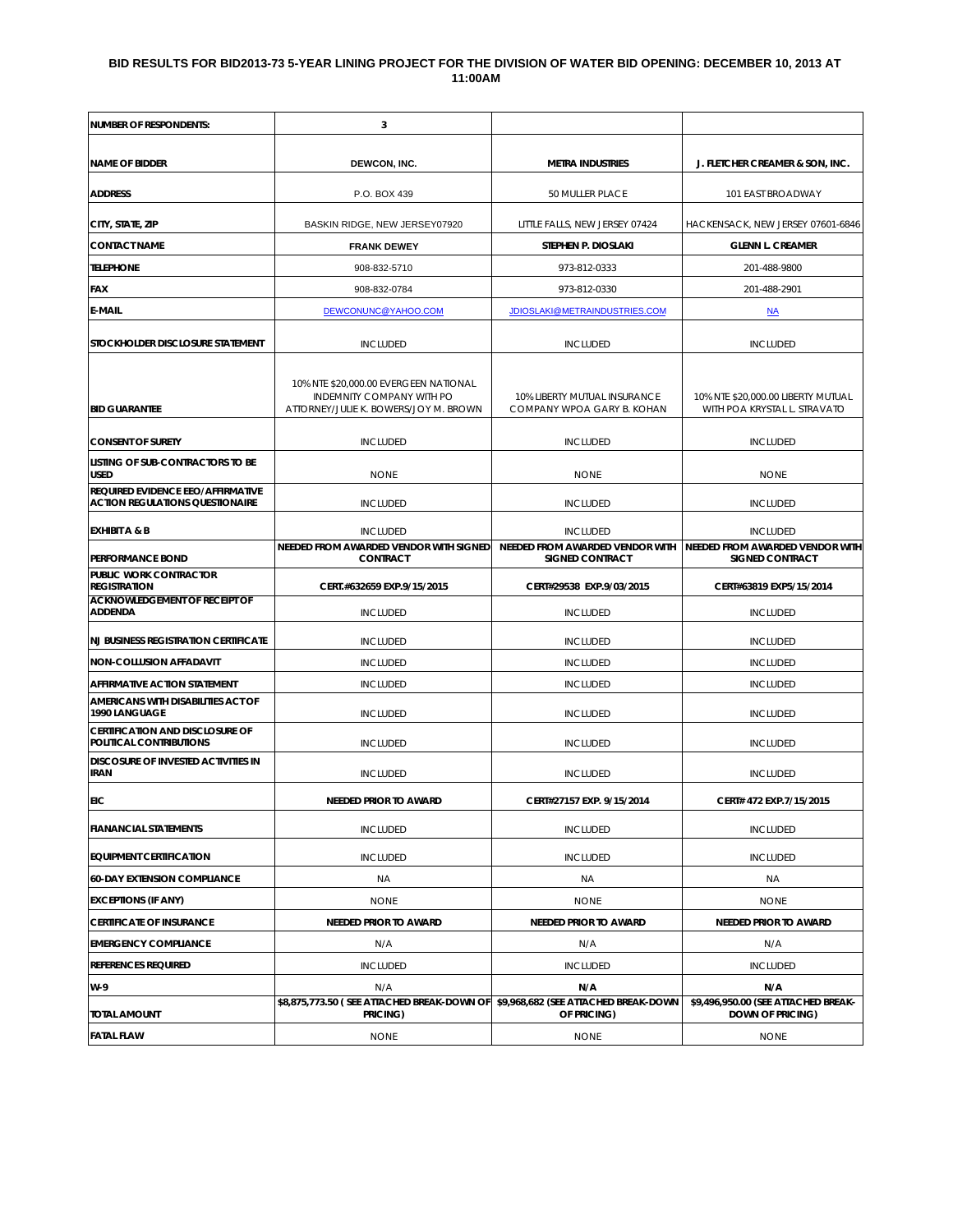# ewcon

## to the **CITY OF TRENTON** DEPARTMENT OF PUBLIC WORKS TRENTON WATER WORKS MERCER COUNTY, NEW JERSEY 5 YEAR CLEANING AND LINING PROGRAM 2013 **EWING NORTH AREA** CITY OF TRENTON AND EWING TOWNSHIP CLEANING AND CEMENT MORTAR LINING OF WATER MAINS NJDEP PROJECT NO. 1111001-008 BID NO. 2013-73

 $BID$ 

**ITEM1** 

FOR CLEANING AND CEMENT MORTAR LINING OF WATER MAINS (SC1.00)

Item 1a

For Cleaning and Cement Mortar Lining of 4-Inch-Diameter Water Mains

12,000 Lin. Ft. @  $\frac{\sqrt{2}}{2}$   $\frac{6}{2}$   $\frac{6}{2}$  per Lin. Ft. (Write Unit Price)

<u>s 804000.00</u>

<u>404 000 0</u>0

Item 1b

For Cleaning and Cement Mortar Lining of 6-Inch-Diameter Water Mains

52,000 Lin. Ft. @  $\frac{\sqrt{5}}{200}$  per Lin. Ft. (Write Unit Price)

Item 1c

For Cleaning and Cement Mortar Lining of 8-Inch-Diameter Water Mains

600 Lin. Ft. @ \$ 67.00 per Lin. Ft.

 $\frac{4/0}{1}$  200.00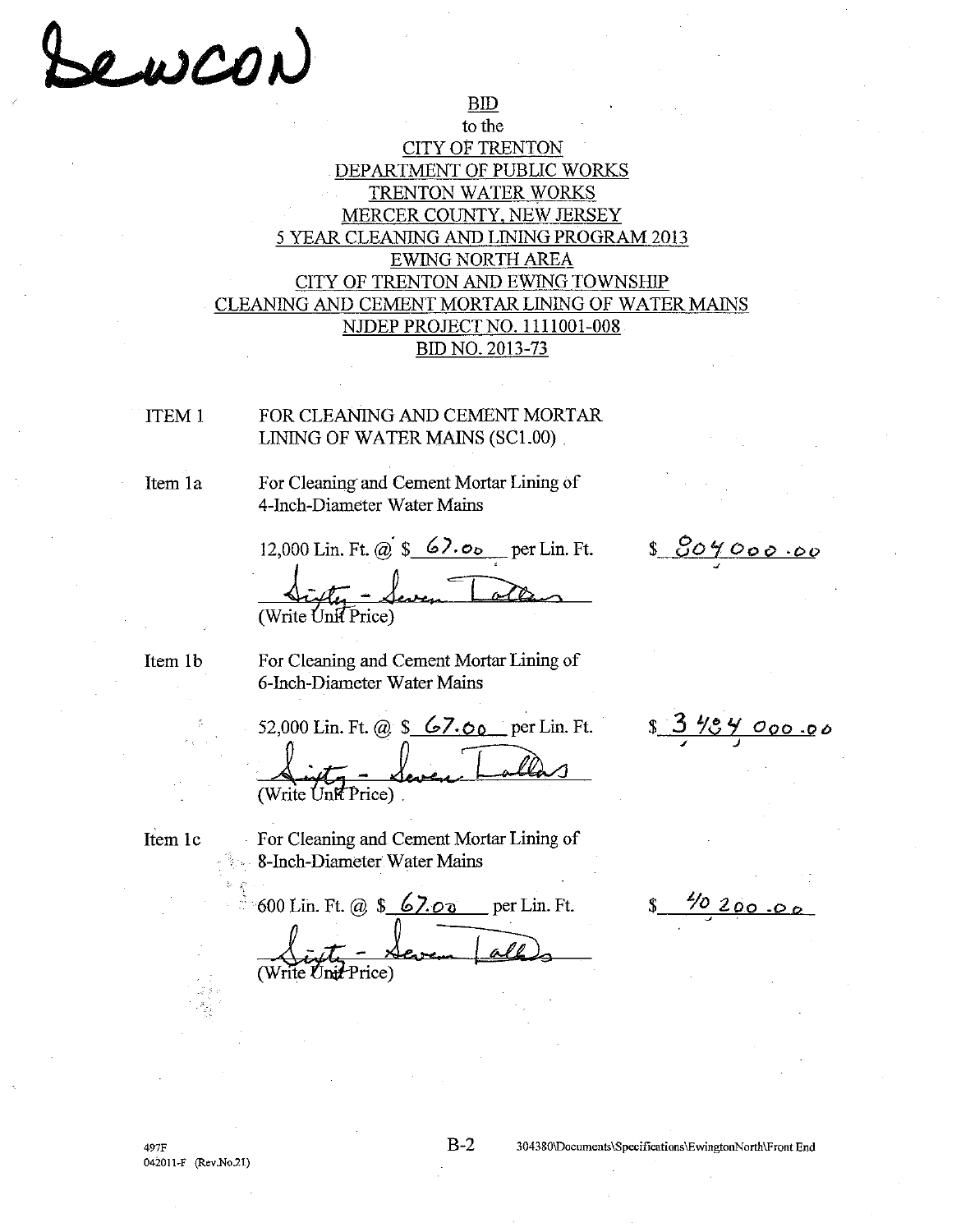Item 1d

For Cleaning and Cement Mortar Lining of 10-Inch-Diameter Water Mains

250 Lin. Ft. @  $\frac{67.06}{\pi}$  per Lin. Ft. (Write Unit Price)

Item 1e

For Cleaning and Cement Mortar Lining of 12-Inch-Diameter Water Mains

250 Lin. Ft. @  $$67.05$  per Lin. Ft. (Write Unit Price)

ITEM<sub>2</sub>

FOR OBSTRUCTIONS (SC2.00)

20 Units @  $$ /$  $0.00$  Each

Write Unit Price)

FOR INSPECTION OF CEMENT LINING (SC3.00) **ITEM 3** 

12 Units  $@S$  / $@S$  Each

(Write Unit Price)

FOR REMOVING AND REPLACING **ITEM4 GATE VALVES (SC4.00)** 

Item 4a

For 6-Inch-Diameter Gate Valves

 $s$ <sup>1</sup>/26 000.00

 $$16750.00$ 

<u>16750.00 </u>

 $200.00$ 

 $120.00$ 

 $S_{-}$ 

 $\mathbf{\hat{S}}$ 

\$

230 Units @ \$ 6200.00 Each<br> $\frac{1}{\sqrt{2\pi}} \frac{1}{\sqrt{2\pi}} \frac{1}{\sqrt{2\pi}} \frac{1}{\sqrt{2\pi}}$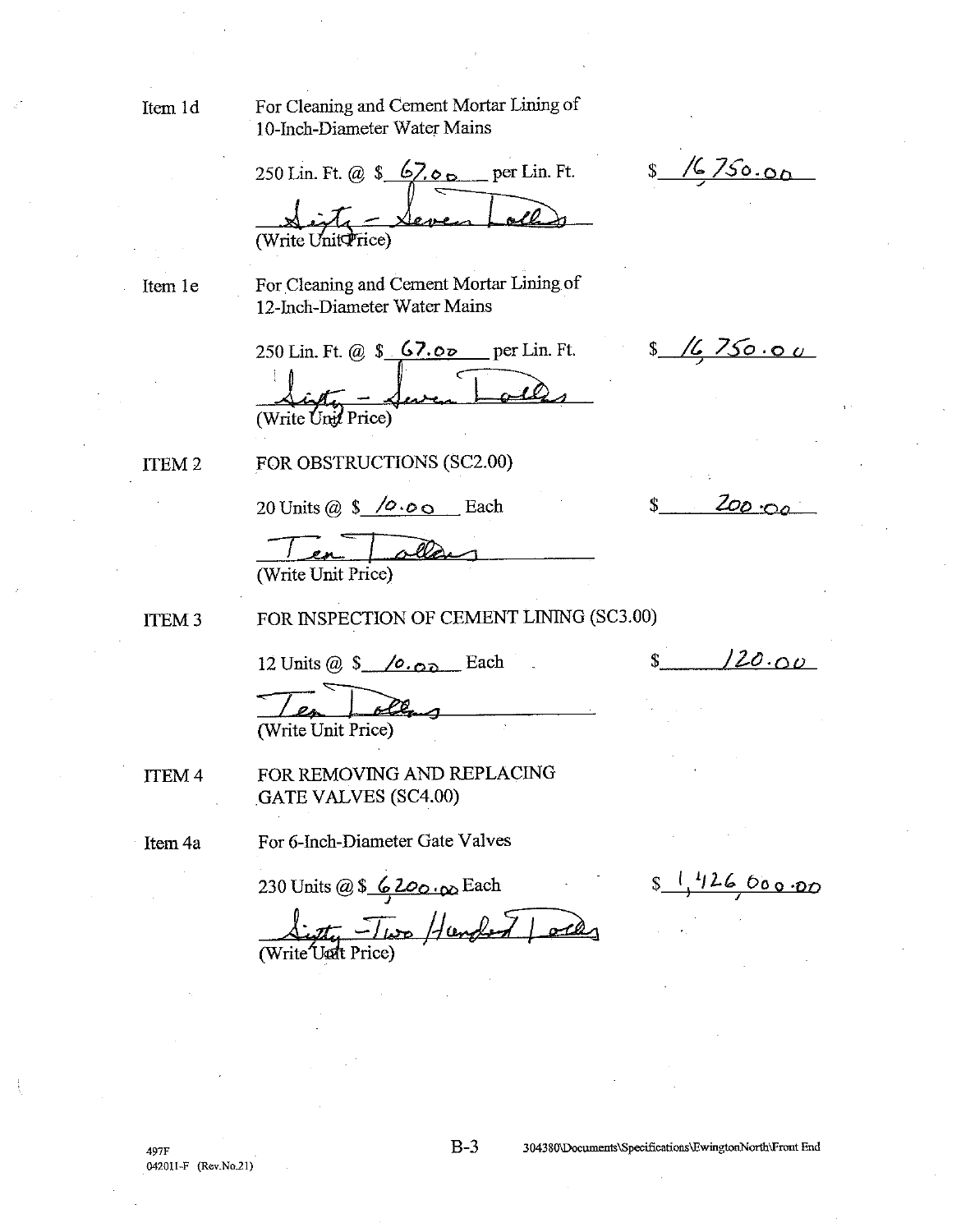Item 4b

For 8-Inch-Diameter Gate Valves

13 Units @ \$ 7200 .00 Each <u>Sevent Two Hundred / allen</u>

Item 4c

For 10-Inch-Diameter Gate Valves

1 Unit @  $$7200.06$  Each

Severity - Two Hundred Loll

 $7200.00$ 

 $$1200:00$ 

 $s$   $19200000$ 

 $89360000$ 

Item 4d

For 12-Inch-Diameter Gate Valves

1 Unit @ \$ 7 200.00 Each Sevent Two Huder Locks

FOR REMOVING AND REPLACING FIRE HYDRANTS (SC5.00) **ITEM 5** 

Item 5a

For Removing and Re-Installing Existing Fire Hydrants

32 Units @ \$600,00 Each

Write Unit Price)

Item 5b

For Removing Existing Fire Hydrants and Installing New Hydrants

28 Units @  $\sqrt{2000}$  . Op Each Seven Thousand Latters Write Unit Price)

Item 5c

For Installing New Hydrants

2 Units @ \$ 8,000 .00 Each Sight Though Lacks

 $8/6000.00$ 

 $s - 196000000$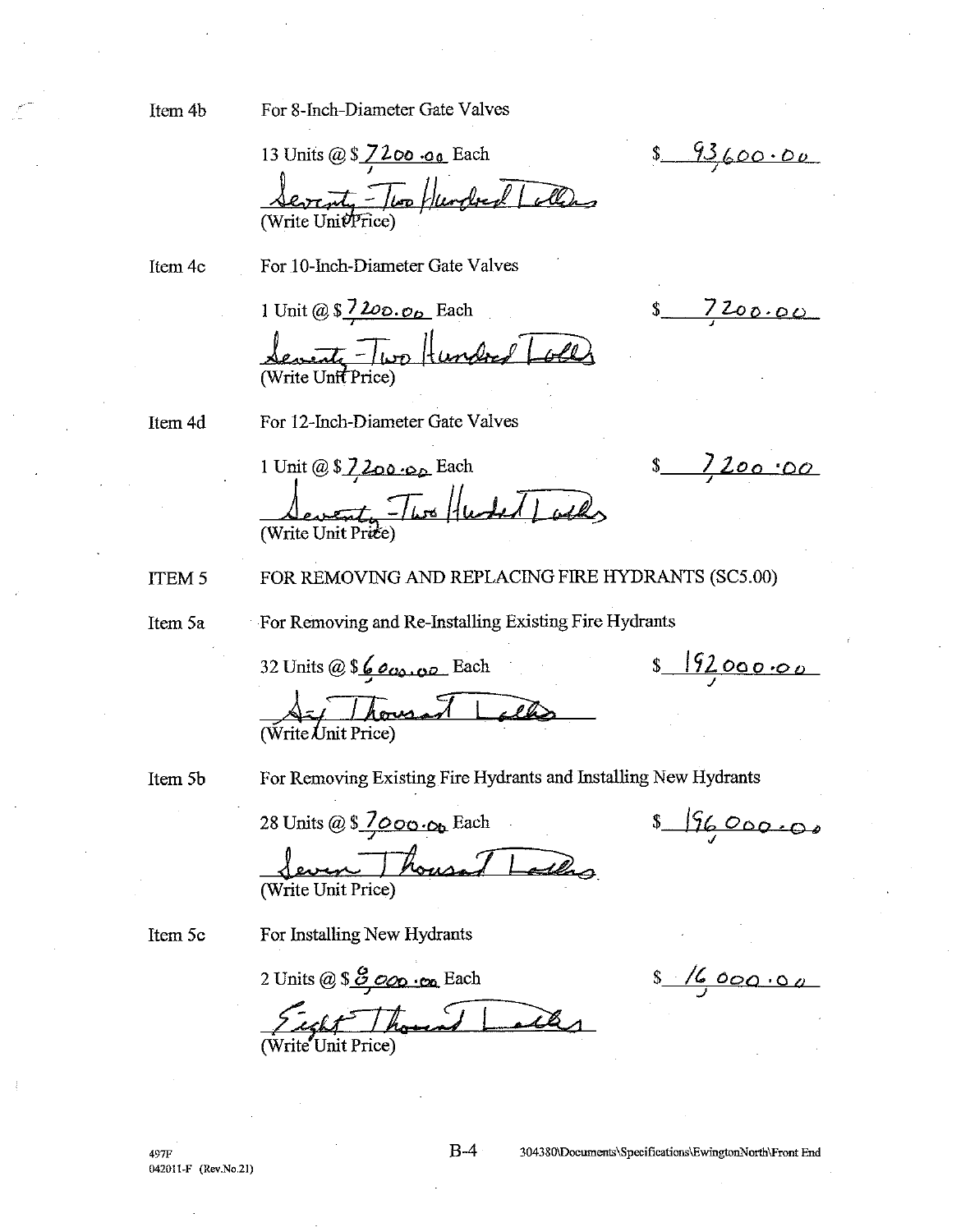| <b>ITEM 6</b> | FOR TEMPORARY BYPASS PIPING, SERVICES, AND<br><b>HYDRANTS (SC 6.00)</b> |          |
|---------------|-------------------------------------------------------------------------|----------|
| Item 6a       | For 2-Inch Diameter By-Pass Piping                                      |          |
|               | 80,000 Lin. Ft. @ $\frac{\sqrt{60}}{200}$ per Lin. Ft.                  | 60000006 |
|               |                                                                         |          |

(Write Unit Price)

Item 6b  $\sim$   $\sim$  For 4-Inch Diameter By-Pass Piping

72,500 Lin. Ft. @  $\sqrt{6.06}$  per Lin. Ft.

ifteen Colle (Write Unit Price)

Item 6c

For Temporary Fire Hydrants

63 Units @  $\frac{\mathsf{S}}{\mathsf{S}}$  250.00 Each

 $15750.00$  $\mathbb{S}$ 

 $s$  //60,000.00

Two Humbert Filty

FOR FURNISHING AND INSTALLING CEMENTS LINED ITEM<sub>7</sub> DUCTILE IRON PIPE (INCLUDING EXCAVATING, BACKFILLING, CONNECTING, REMOVING OF EXISTING PIPE, AND ALL INCIDENTAL WORK)  $(SC7.00)$ 

Item 7a

For Furnishing and Installing 4-Inch Diameter Cement Lined Ductile Iron Pipe

400 LIN. FT. @  $\frac{\mathcal{S}^{\bullet} \cdot o_{\mathbf{0}}}{\mathcal{S}^{\bullet} \cdot o_{\mathbf{0}}}$  per Lin. Ft.

8 2000000

Item 7b

For Furnishing and Installing 6-Inch Diameter Cement Lined Ductile Iron Pipe

3,000 LIN. FT. @ \$  $\frac{50.00}{8}$  per Lin. Ft. \$  $\frac{150,000}{8}$  50

 $H_{\text{inif}}$   $H$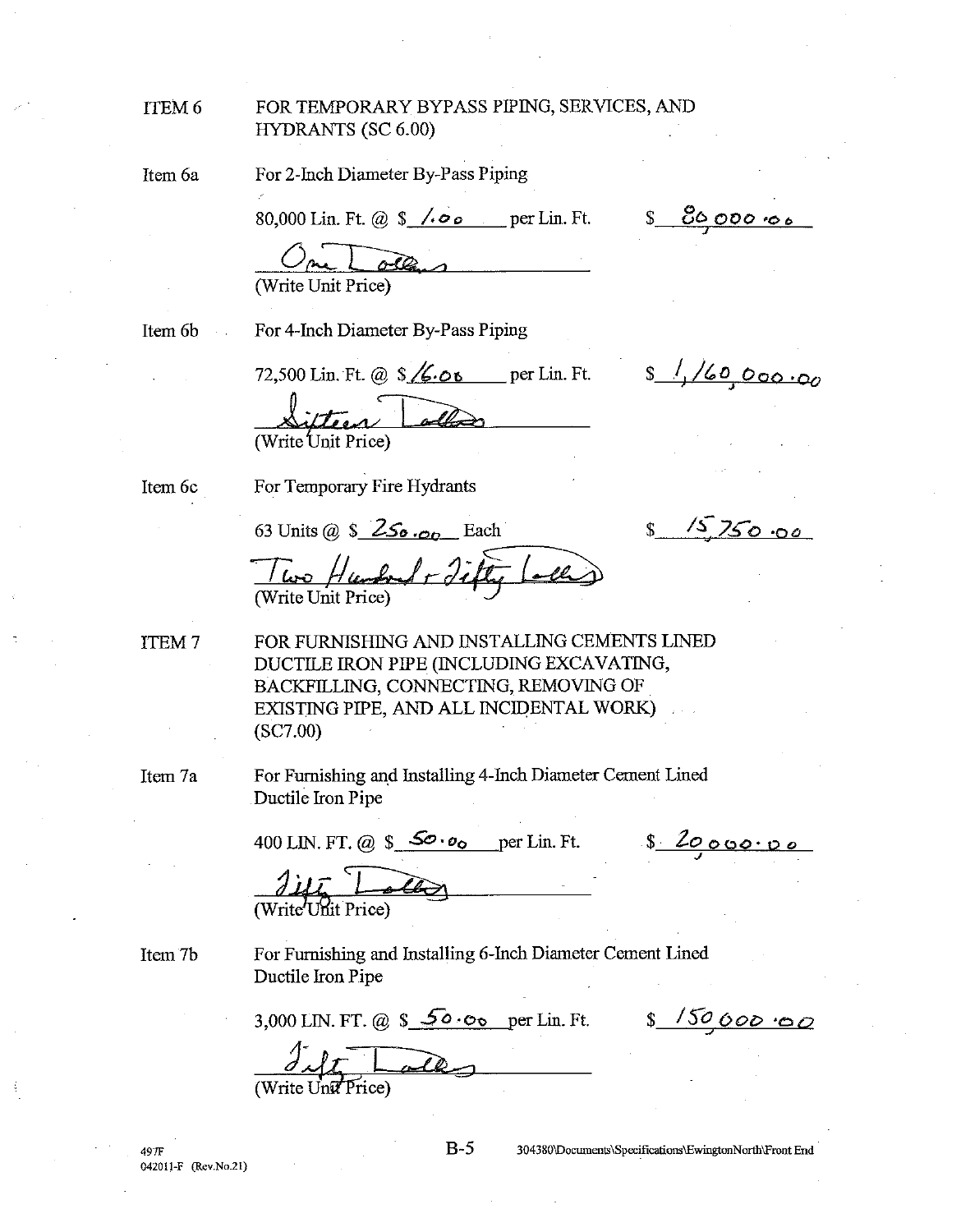Ifem 7c

Item 7d

Item 7e

**ITEM 8** 

For Furnishing and Installing 8-Inch Diameter Cement Lined Ductile Iron Pipe

8 350000.00 1,750 LIN. FT. @  $\frac{200}{00}$  o per Lin. Ft. (Write Unit Price) For Furnishing and Installing 10-Inch Diameter Cement Lined Ductile Iron Pipe 8 5000.00 25 LIN. FT. @  $$200 \cdot 00$  per Lin. Ft. Hundred L ا ھي آ (Write Unit Price) For Furnishing and Installing 12-Inch Diameter Cement Lined Ductile Iron Pipe  $8000000$ 25 LIN. FT. @  $$200.00$  per Lin. Ft. Two Hundred L (Write Unit Price) FOR FURNISHING AND INSTALLING CEMENT LINED DUCTILE IRON FITTINGS, AND COMPRESSION COUPLING (INCLUDING EXCAVATION, BACKFILL, CONNECTION, BLOCKINGS, AND ALL INCIDENTAL **WORK**) (SC8.00)

40,000 Pounds  $@S$  /  $@o$  per Pound

<u>70,000.00</u>

ables (Write Unit Price)

ITEM 9

FOR WATER SERVICE REPLACEMENTS (INCLUDING EXCAVATION, BACKFILL, AND CURB REPLACEMENT/SURFACE RESTORATION. COMPLETE)(EXISTING LEAD OR GALVANIZED SERVICES)(SC9.00)

 $B-6$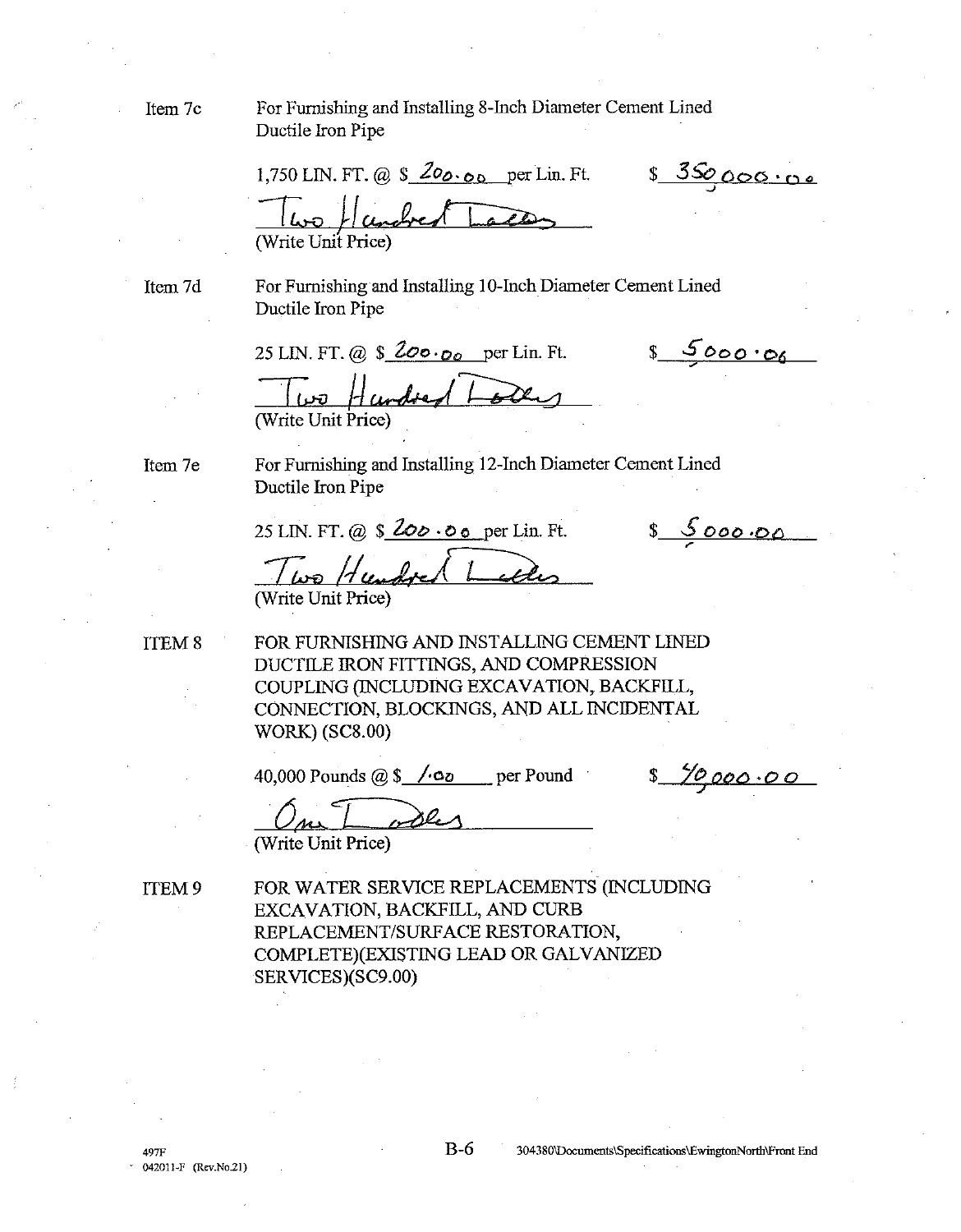Item 9a

For 1-Inch Diameter Water Service Replacements

50 Units @  $$1,500.00$  Each Silter Hundret Tolls

Item 9b

For 1-1/2 Inch Diameter Water Service Replacements

10 Units @  $$ /00.00$  Each

 $s$   $1000.00$ 

<u>s loop.oo</u>

8 75000.00

On Hundred Tolla

Item 9c

For 2-Inch Diameter Water Service Replacements

10 Units @  $\frac{\sqrt{QQ} \cdot 0}{\sqrt{Q}}$  Each In Hundred 1 (Write Unit Price)

**TTEM 10** 

FOR TELEVISION INSPECTION (SC10.00)

3,000 Lin. Ft.  $\omega$  \$  $\theta$  .  $\infty$  per Lin. Ft.

 $s_{000000}$ 

(Write Unit Price)

ITEM<sub>11</sub>

MATERIALS NEEDED TO FULFILL THE ENVIRONMENTAL SPECIFICATIONS (SC11.00)

Lump Sum @  $\sqrt{s}$   $\sqrt{s}$  000.00

<u>000.00</u>

One Thousand Jol

ITEM<sub>12</sub>

**497F** 

FOR FURNISHING AND INSTALLING  $2<sup>n</sup>$ (INCLUDING **ASSEMBLIES FLUSHER** EXCAVATING, BACK-FILLING, CONNECTING, REMOVING OF EXISTING PIPE, AND ALL INCIDENTAL WORK) (SC12.00)

2 Units @  $\frac{\sqrt{6}}{2}$  |  $\frac{\sqrt{6}}{2}$  o  $\frac{\sqrt{6}}{2}$  per Each (Write Unit Price)

<u>2,000.00</u>

042011-F (Rev.No.21)

 $B-7$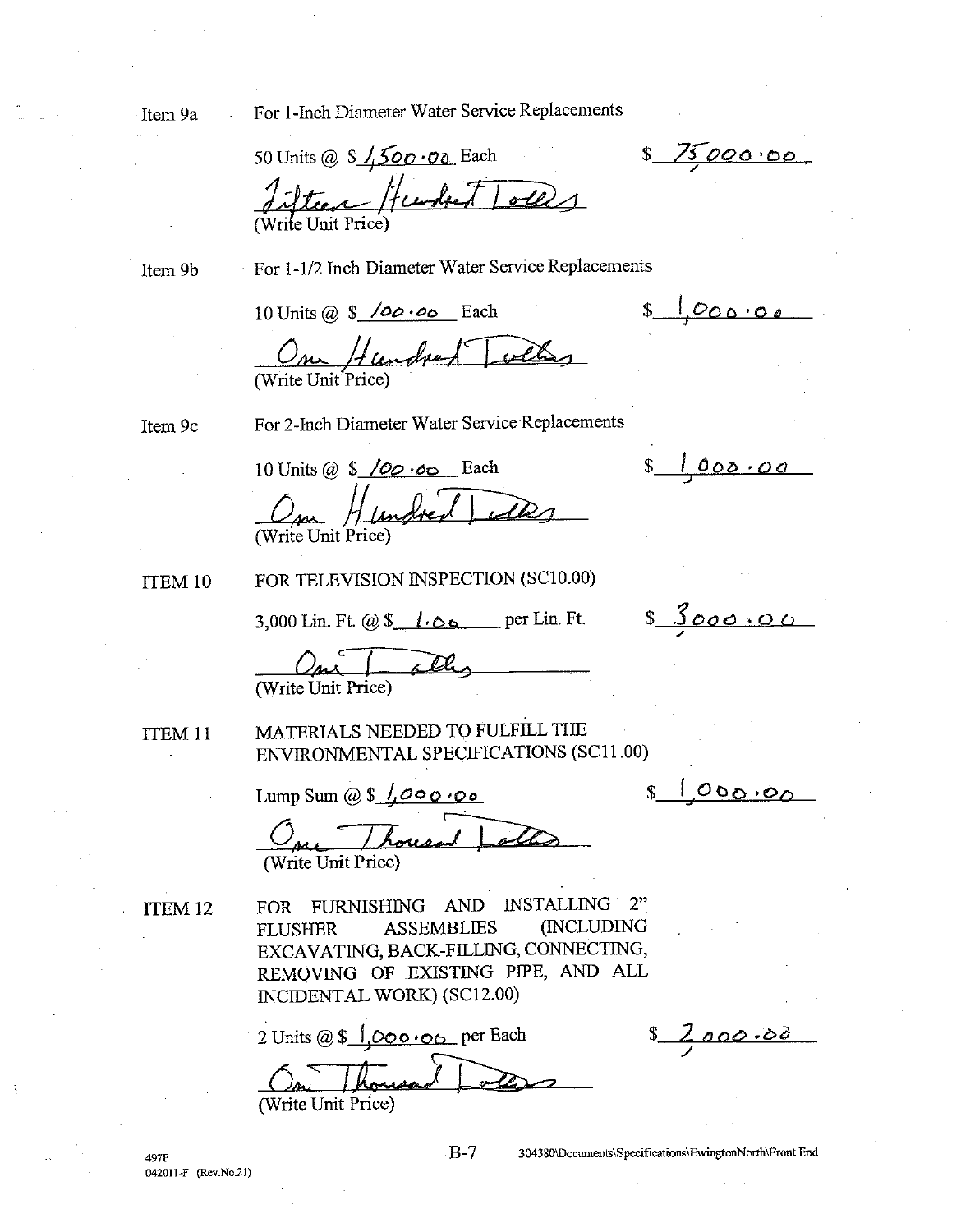#### **INSTALLING FOR FURNISHING AND** ITEM 13 **INSERTION VALVES (SC13.00)**

For Furnishing and Installing 6" Insertion Valves Item 13a

 $2$  Units @ \$  $\sqrt{0.00 \cdot \rho}$  Each (Write Unit Price)

ITEM 14

FOR EXCAVATION FOR TEST PITS (SC14.00)

350 C.Y. @  $\bullet \bullet \bullet \bullet$  per C.Y.

 $0<sub>nc</sub> 0<sub>n</sub>$ <br>(Write Unit Price)

ITEM 15

FOR BACK-FLUSHING OF SERVICES AT **ABANDONED HOUSES (SC 15.00)** 

5 Units @  $$2000 \cdot 00$  Each

housand all (Write Unit Price)

ITEM 16

FOR MOBILIZATION (SC 16.00)

Lump Sum @ \$  $75000000$ - Jim Thomas Lotte (Write Unit Price

FOR ALLOWANCES (SC 17.00) ITEM 17

For Allowance of Off-Duty Police: Item 17a

An Allowance of:

Four Hundred, Fifty Thousand Dollars

450,000.00

Item 17b

For Allowance of Costs to Obtain Local Road Opening Permits:

An Allowance of:

**Thirty Thousand Dollars** 

30,000.00

497F 042011-F (Rev.No.21) 304380\Documents\Specifications\EwingtonNorth\Front End

ፍ

 $8 / 0000.00$ 

8 75,000.00

<u>s 2000.00</u>

 $s \t3.50$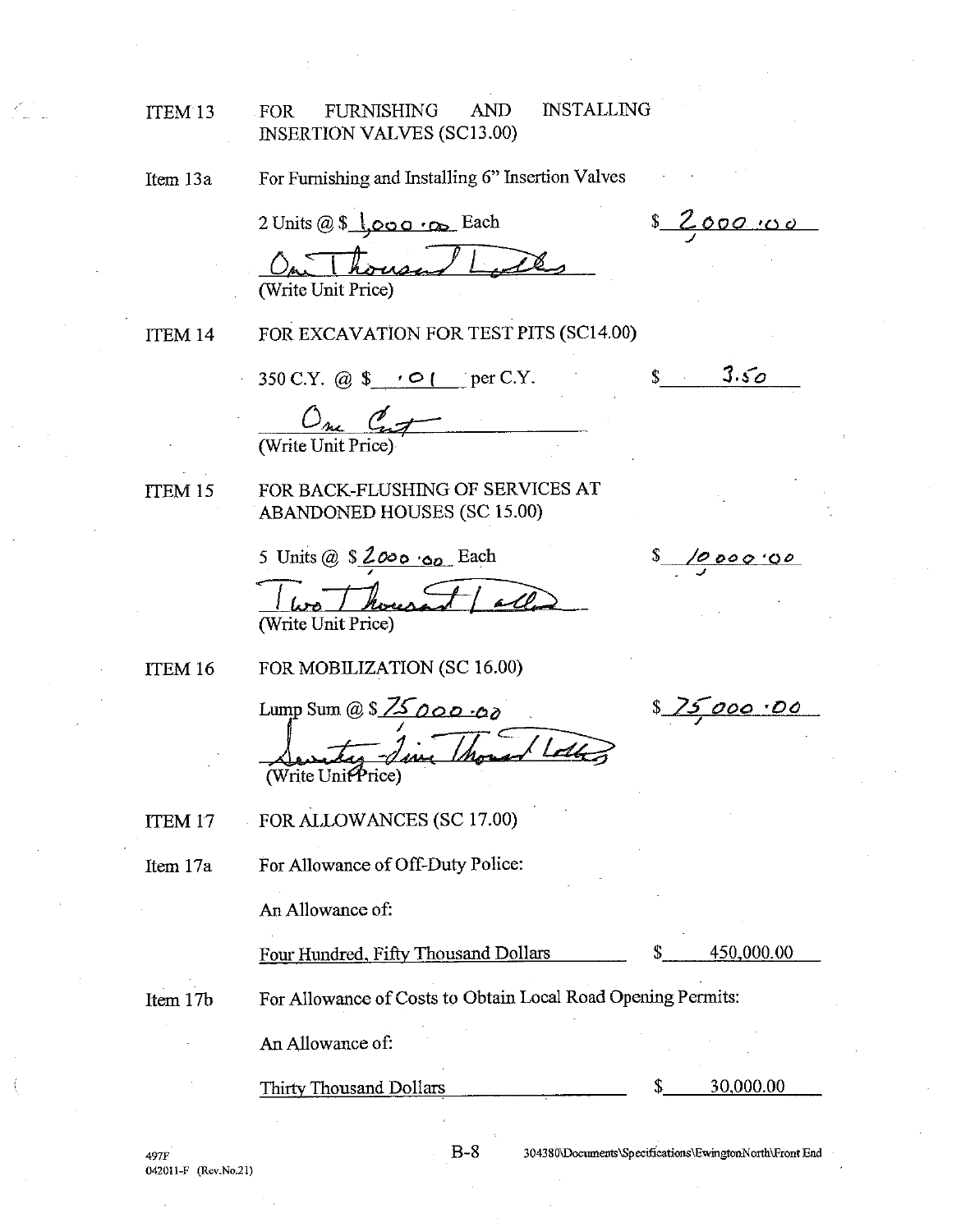For the Allowance of Asphalt Price Adjustment (if and when required) Item 17c

An Allowance of:

50,000.00 **Fifty Thousand Dollars** \$

For the Allowance of Fuel Price Adjustment (if and when required) Item 17d

An Allowance of:

**Fifty Thousand Dollars** 50,000.00 \$

TOTAL BASE BID FOR NJDEP PROJECT NO. 1111001-008 (Items 1 through 17 Inclusive) BID NO. 2013-73

<u>s 8 8 15 7 13.50</u>

 $h$ :  $m55$  $12/10/1$ Frank S. Devey<br>President  $K\sqrt{a}$ Dewly Vice Presiden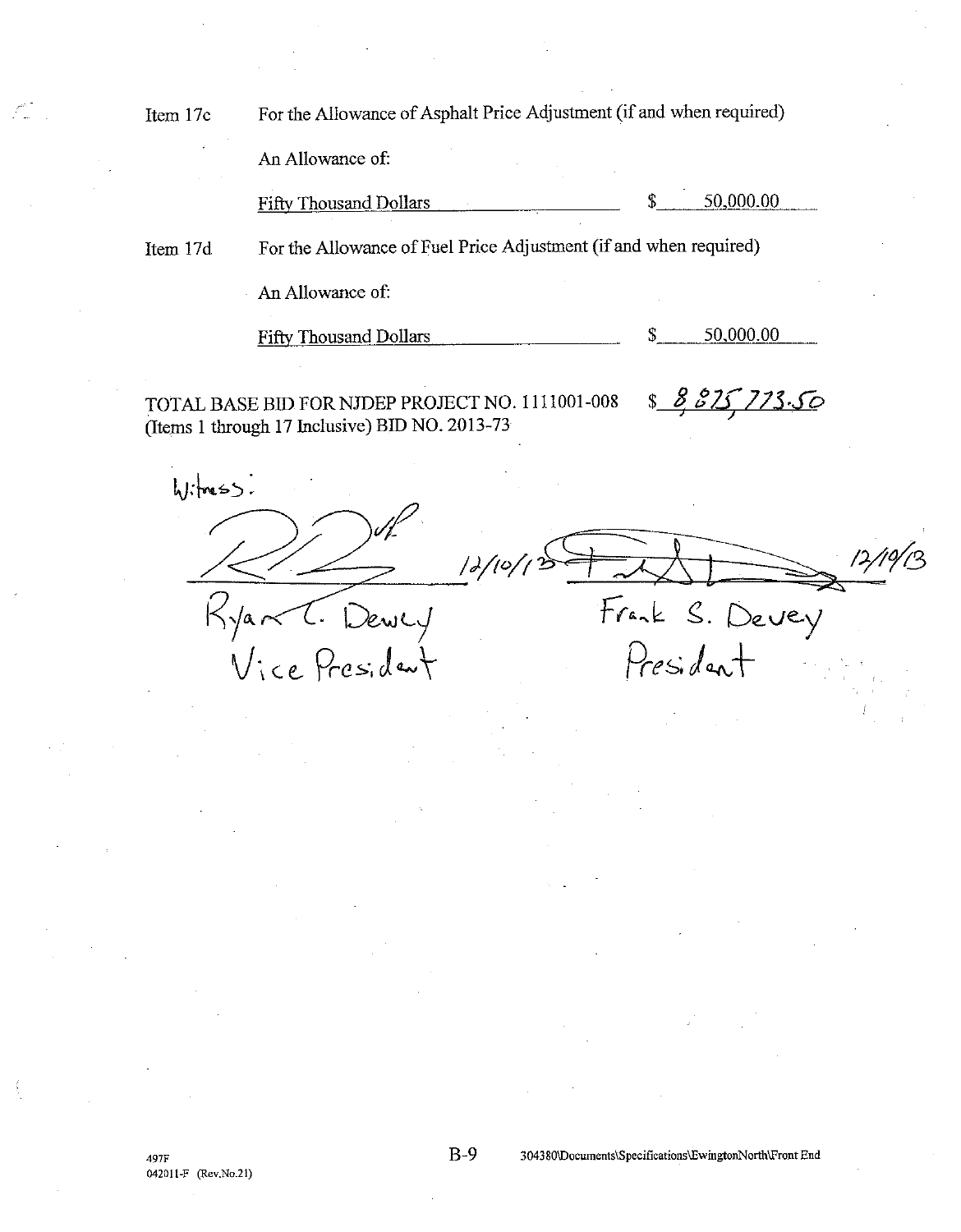ra

#### to the **CITY OF TRENTON** DEPARTMENT OF PUBLIC WORKS **TRENTON WATER WORKS** MERCER COUNTY, NEW JERSEY 5 YEAR CLEANING AND LINING PROGRAM 2013 **EWING NORTH AREA** CITY OF TRENTON AND EWING TOWNSHIP CLEANING AND CEMENT MORTAR LINING OF WATER MAINS NJDEP PROJECT NO. 1111001-008 BID NO. 2013-73

**BID** 

FOR CLEANING AND CEMENT MORTAR ITEM<sub>1</sub> LINING OF WATER MAINS (SC1.00)

For Cleaning and Cement Mortar Lining of

4-Inch-Diameter Water Mains

12,000 Lin. Ft. @  $\sqrt{$}$   $\sqrt{$}$  0.00 per Lin. Ft.

Seventy Two Dollars no cents

Item 1b

Item 1c

Item 1a

For Cleaning and Cement Mortar Lining of 6-Inch-Diameter Water Mains

52,000 Lin. Ft. @ \$ 72.00 per Lin. Ft.

<u>Seventy Two Dollars no cents</u> (Write Unit Price)

For Cleaning and Cement Mortar Lining of 8-Inch-Diameter Water Mains

600 Lin. Ft. @  $$72.00$  per Lin. Ft.

Seventy Two Dollars 10 cents

\$864,000,00

\$ 3, 744,000.00

3.200.00

497F 042011-F (Rev.No.21)  $B-2$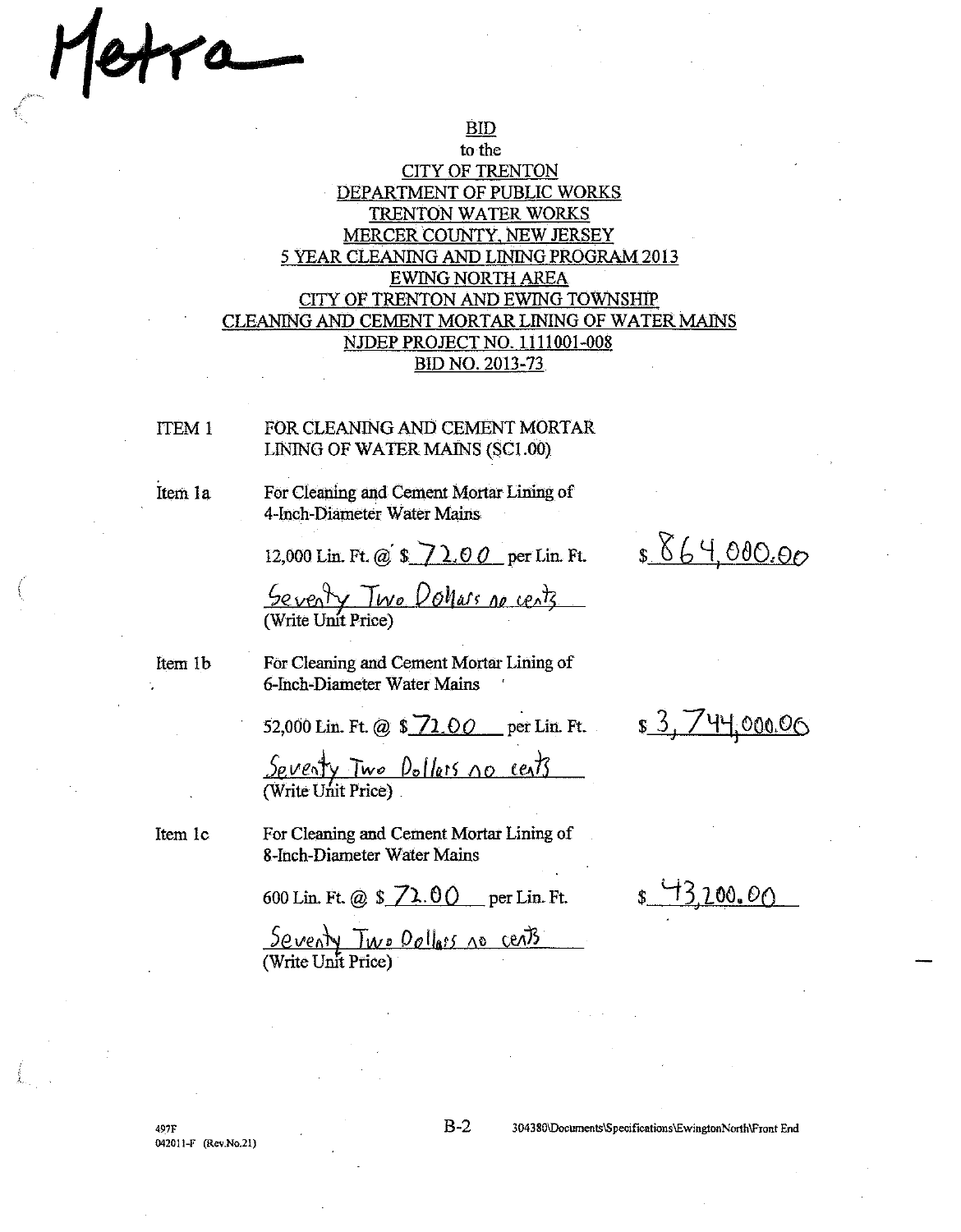Item 1d

For Cleaning and Cement Mortar Lining of 10-Inch-Diameter Water Mains

250 Lin. Ft. @ \$ 72,00 per Lin. Ft.

 $18,000,00$ 

Seventy Two Oollars no cents

Item 1e

For Cleaning and Cement Mortar Lining of 12-Inch-Diameter Water Mains

250 Lin. Ft. @ \$72,00 per Lin. Ft.

 $$18,000,00$ 

Seventy Two Dollars no cents

ITEM<sub>2</sub>

FOR OBSTRUCTIONS (SC2.00)

20 Units @  $$1,00$  Each

 $$20.00$ 

 $One$   $0$ <sub>o</sub> $1$  $6 - 10$   $10$   $10$ 

FOR INSPECTION OF CEMENT LINING (SC3.00) **ITEM3** 

12 Units @  $$ 1.00$  Each

 $12.00$ 

One Poller no cents

FOR REMOVING AND REPLACING **ITEM4 GATE VALVES (SC4.00)** 

For 6-Inch-Diameter Gate Valves Item 4a

230 Units @ \$5, 000.00Each

\$1,150,000.00

Eive Thousand Pollons no cents (Write Unit Price)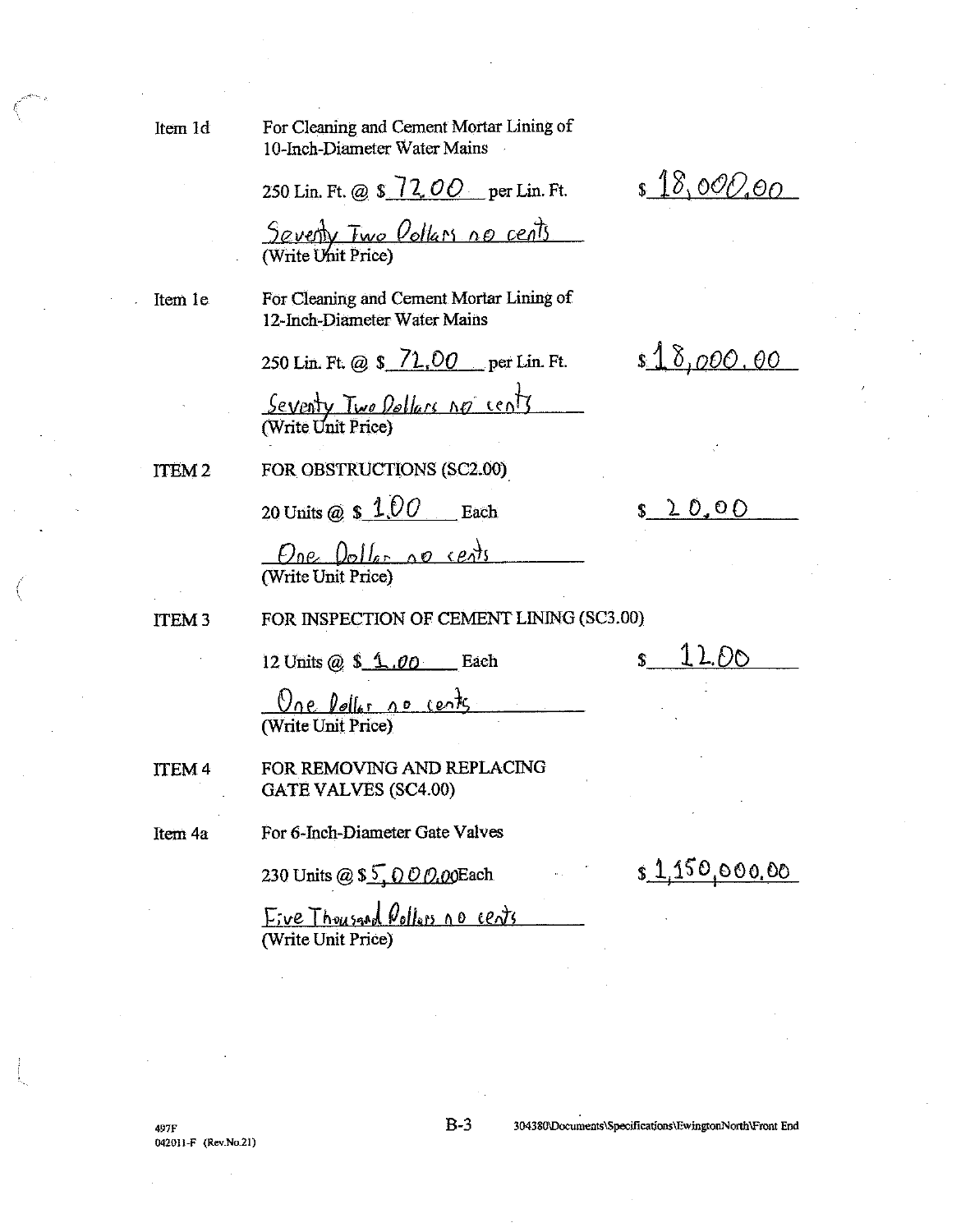Item 4b

For 8-Inch-Diameter Gate Valves

13 Units @  $\hat{s}$ , 500.00 Each

<u>Six Thousand Five Hundred Dollars no cents</u>

Item 4c

For 10-Inch-Diameter Gate Valves

1 Unit @ \$ 6,000.00 Each

Eight Thousand Dollars no cents

For 12-Inch-Diameter Gate Valves Item 4d

1 Unit @ \$ 10,000,00 Each

 $$0.000, 00$ 

 $$10,000,06$ 

 $8950000$ 

Ten Thouse of Dollars as cents<br>(Write Unit Price)

ITEM<sub>5</sub> FOR REMOVING AND REPLACING FIRE HYDRANTS (SC5.00)

For Removing and Re-Installing Existing Fire Hydrants

Item 5a

32 Units @ \$ 7, 700.00 Each

\$146,400.00

Seven Thousand Seven Hundred Dollars nocents<br>(Write Unit Price)

Item 5b

For Removing Existing Fire Hydrants and Installing New Hydrants

28 Units @  $$10,000.00$  Each

\$280,000.00

Ten Thousand Dollars 10 cents<br>(Write Unit Price)

Item 5c

2 Units @ \$ 1.0, 000.00 Each

For Installing New Hydrants

 $$2,0,000.00$ 

Ten Thomsand Oullers no cents

497F 042011-F (Rev.No.21)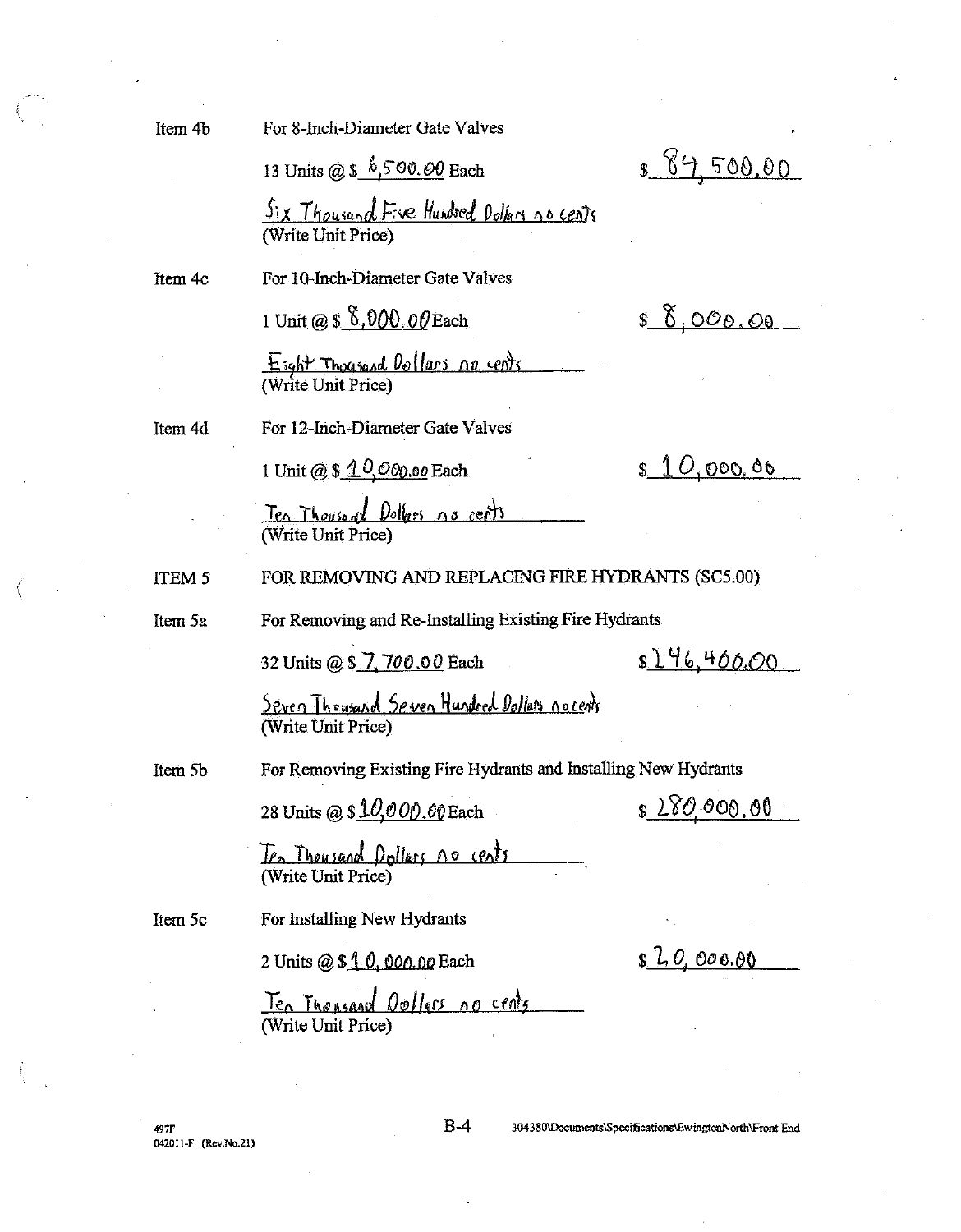| ITEM 6 | FOR TEMPORARY BYPASS PIPING, SERVICES, AND |  |
|--------|--------------------------------------------|--|
|        | HYDRANTS (SC 6.00)                         |  |

Item 6a

For 2-Inch Diameter By-Pass Piping

80,000 Lin. Ft. @ \$12.00 per Lin. Ft.

 $$960,000.00$ 

Twelve Dollars no cents

Item 6b

For 4-Inch Diameter By-Pass Piping

72,500 Lin. Ft. @ \$ 13.00 per Lin. Ft.

 $8942,500,00$ 

Thirsteen Dollers no cent

Item 6c

For Temporary Fire Hydrants

63 Units @ \$150,00 Each

 $s9.450.00$ 

One Hundred Esty pollars no cents

**ITEM7** FOR FURNISHING AND INSTALLING CEMENTS LINED DUCTILE IRON PIPE (INCLUDING EXCAVATING, BACKFILLING, CONNECTING, REMOVING OF EXISTING PIPE, AND ALL INCIDENTAL WORK)  $(SC7.00)$ 

Item 7a For Furnishing and Installing 4-Inch Diameter Cement Lined Ductile Iron Pipe

400 LIN, FT, @ \$  $100.00$  per Lin, Ft. \$ 40,000,00

One Hundred Dollars no cents

For Furnishing and Installing 6-Inch Diameter Cement Lined Item 7b Ductile Iron Pipe

3,000 LIN. FT. @ \$ 1.05.00 per Lin. Ft.

 $$315,000.00$ 

One Hundred Five Pollers no cents (Write Unit Price)

497F 042011-F (Rev.No.21)  $B-5$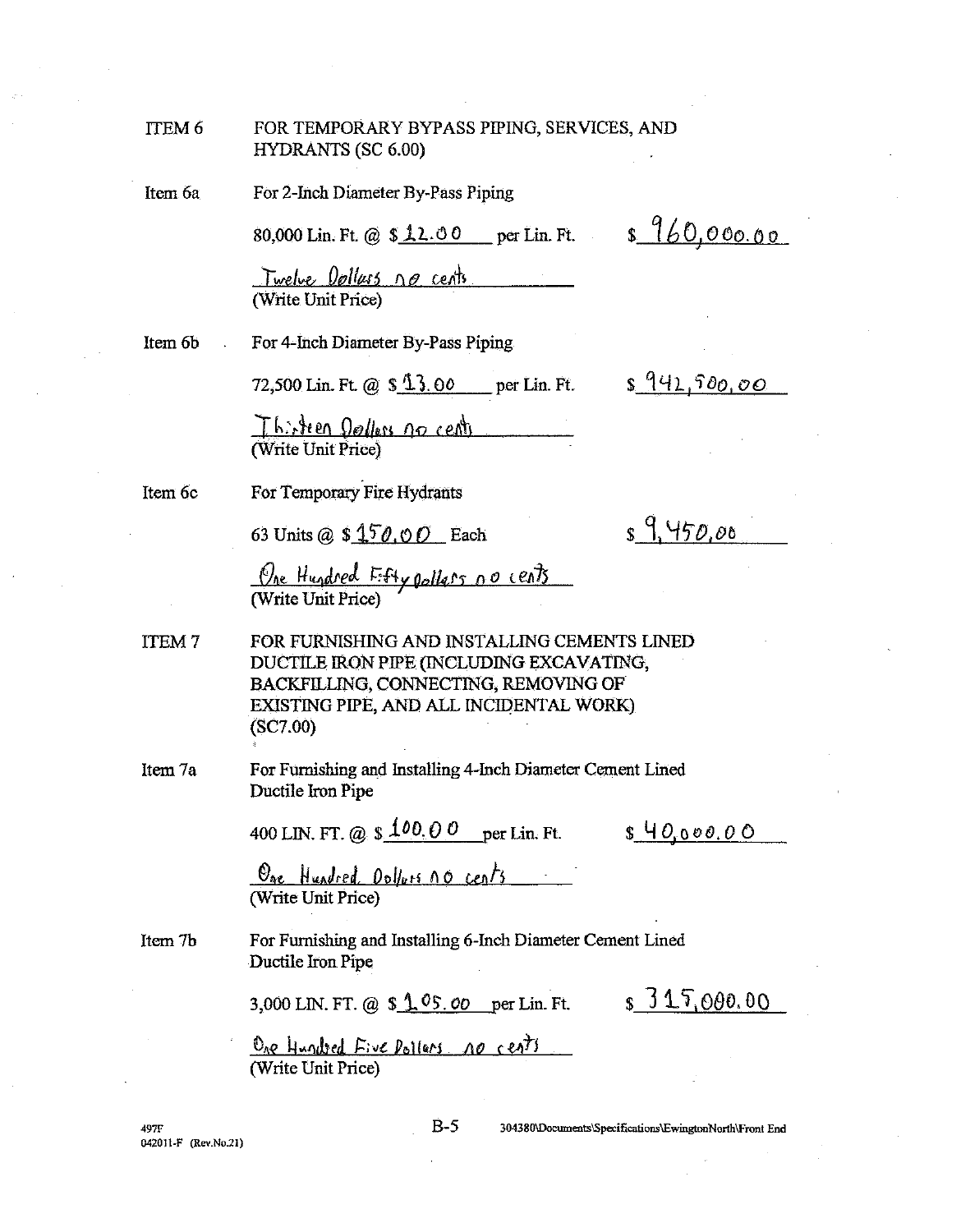| Item 7c           | For Furnishing and Installing 8-Inch Diameter Cement Lined<br>Ductile Iron Pipe                                                                                                                         |  |  |
|-------------------|---------------------------------------------------------------------------------------------------------------------------------------------------------------------------------------------------------|--|--|
|                   | <u>s 280,000.00</u><br>1,750 LIN. FT. @ \$160.00 per Lin. Ft.                                                                                                                                           |  |  |
|                   | One Hundred Sixty Dollars no cents                                                                                                                                                                      |  |  |
| Item 7d           | For Furnishing and Installing 10-Inch Diameter Cement Lined<br>Ductile Iron Pipe                                                                                                                        |  |  |
|                   | \$6,250.00<br>25 LIN. FT. @ \$150.00 per Lin. Ft.                                                                                                                                                       |  |  |
|                   | Two Hundred Eifty Delcas 10 cents                                                                                                                                                                       |  |  |
| Item 7e           | For Furnishing and Installing 12-Inch Diameter Cement Lined<br>Ductile Iron Pipe                                                                                                                        |  |  |
|                   | \$8,750.00<br>25 LIN. FT. @ \$ $350.00$ per Lin. Ft.                                                                                                                                                    |  |  |
|                   | Three Hundred Fifty Pollors no cents<br>(Write Unit Price)                                                                                                                                              |  |  |
| ITEM <sub>8</sub> | FOR FURNISHING AND INSTALLING CEMENT LINED<br>DUCTILE IRON FITTINGS, AND COMPRESSION<br>COUPLING (INCLUDING EXCAVATION, BACKFILL,<br>CONNECTION, BLOCKINGS, AND ALL INCIDENTAL<br><b>WORK) (SC8.00)</b> |  |  |
|                   | s 400.00<br>40,000 Pounds @ $\frac{\sqrt{0.01}}{20}$ per Pound                                                                                                                                          |  |  |
|                   | $N$ o Dollars One cent<br>(Write Unit Price)                                                                                                                                                            |  |  |
| ITEM <sub>9</sub> | FOR WATER SERVICE REPLACEMENTS (INCLUDING<br>EXCAVATION, BACKFILL, AND CURB<br>REPLACEMENT/SURFACE RESTORATION,<br>COMPLETE)(EXISTING LEAD OR GALVANIZED<br>SERVICES)(SC9.00)                           |  |  |

 $B-6$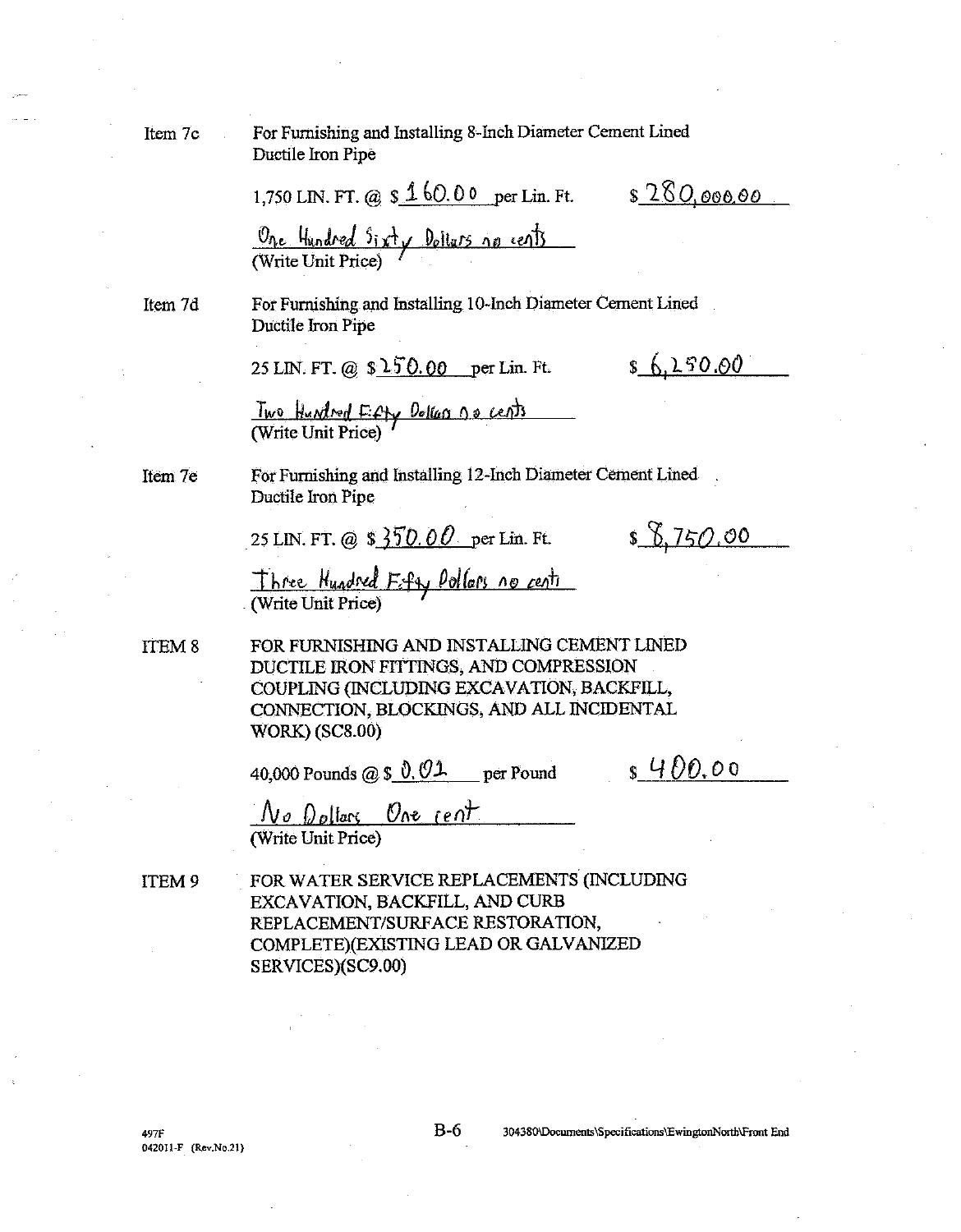| Item 9a            | For 1-Inch Diameter Water Service Replacements                                                                                                                                                         |
|--------------------|--------------------------------------------------------------------------------------------------------------------------------------------------------------------------------------------------------|
|                    | 5000000<br>50 Units @ \$ 1, 000.00 Each                                                                                                                                                                |
|                    | One Thousand Dollars no cents<br>(Write Unit Price)                                                                                                                                                    |
| Item 9b            | For 1-1/2 Inch Diameter Water Service Replacements                                                                                                                                                     |
|                    | 10 Units @ $$1,100.00$ Each<br>\$11,000.00                                                                                                                                                             |
|                    | <u>One Thousand Two Hundred Oplan no cents</u><br>(Write Unit Price)                                                                                                                                   |
| Item 9c            | For 2-Inch Diameter Water Service Replacements                                                                                                                                                         |
|                    | S 20,000.00<br>10 Units $@S\lambda.000.00$ Each                                                                                                                                                        |
|                    | <u>Two Thousand Dollars no cents</u><br>(Write Unit Price)                                                                                                                                             |
| ITEM 10            | FOR TELEVISION INSPECTION (SC10.00)                                                                                                                                                                    |
|                    | \$6,000,00<br>3,000 Lin. Ft. @ $\frac{\sqrt{6}}{2}$ . 00 per Lin. Ft.                                                                                                                                  |
|                    | <u>Two pollers no cents</u><br>(Write Unit Price)                                                                                                                                                      |
| ITEM <sub>11</sub> | MATERIALS NEEDED TO FULFILL THE<br>ENVIRONMENTAL SPECIFICATIONS (SC11.00)                                                                                                                              |
|                    | Lump Sum @ \$ 700.00<br>$7\theta$ 0.06<br>\$                                                                                                                                                           |
|                    | Seven Hundred Dollars no cents<br>(Write Unit Price)                                                                                                                                                   |
| ITEM 12            | FOR FURNISHING AND INSTALLING<br><b>FLUSHER</b><br><b>ASSEMBLIES</b><br>(INCLUDING<br>EXCAVATING, BACK-FILLING, CONNECTING,<br>REMOVING OF EXISTING PIPE, AND ALL<br><b>INCIDENTAL WORK) (SC12.00)</b> |
|                    | 2 Units @ \$ 5,000.00 per Each<br>s 10,000.00                                                                                                                                                          |
|                    | Fre Thousand Dollars no cents<br>(Write Unit Price)                                                                                                                                                    |

497F<br>042011-F (Rev.No.21)

 $\bar{\zeta}$ 

J.

 $B-7$ 

 $\hat{\boldsymbol{\gamma}}$  $\sim$  304380\Documents\Specifications\EwingtonNorth\Front End

ı,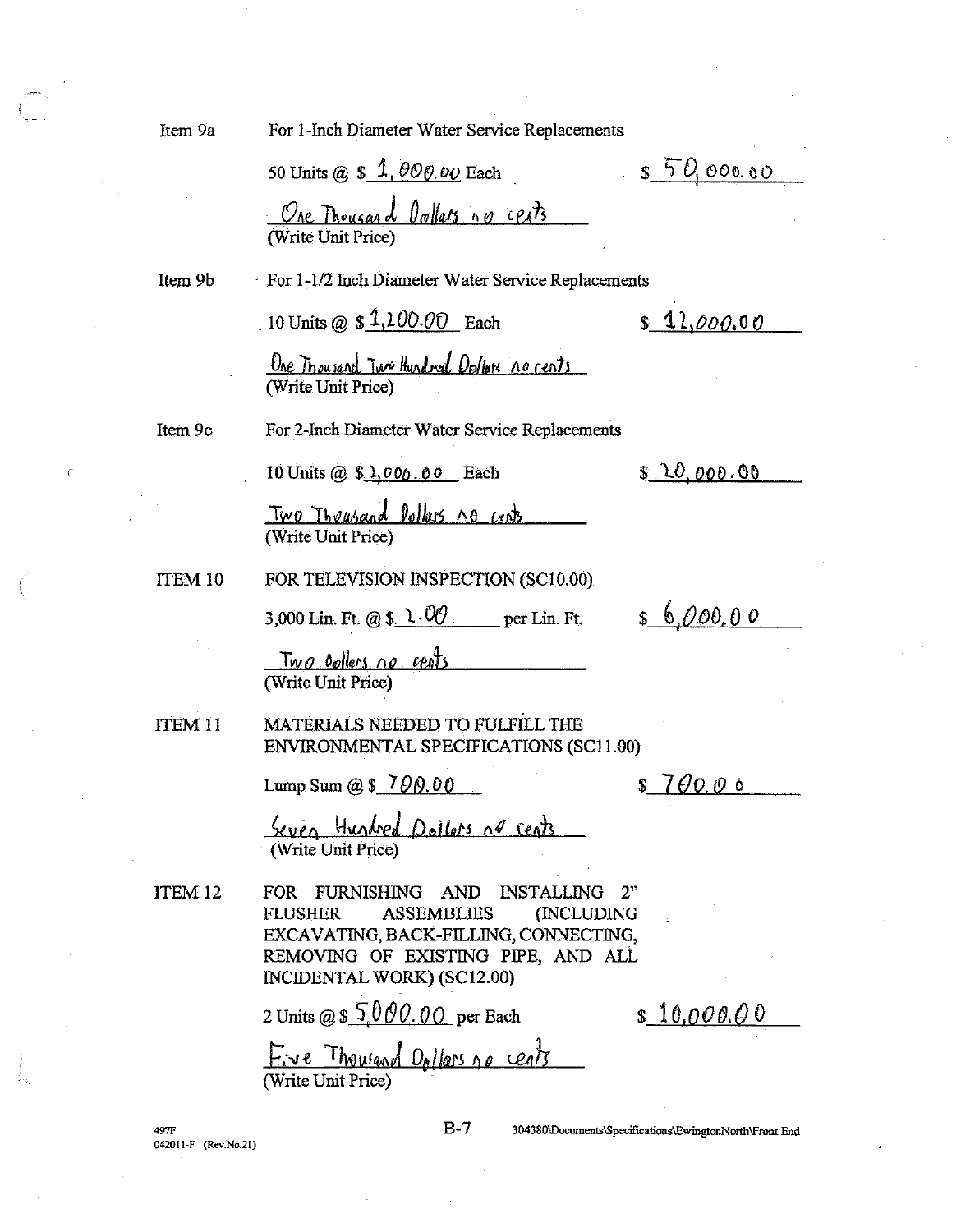| ITEM <sub>13</sub> | FURNISHING<br>AND<br><b>INSTALLING</b><br><b>FOR</b><br><b>INSERTION VALVES (SC13.00)</b> |                                                         |
|--------------------|-------------------------------------------------------------------------------------------|---------------------------------------------------------|
| Item 13a           | For Furnishing and Installing 6" Insertion Valves                                         |                                                         |
|                    | 2 Units @ $$6,500.00$ Each                                                                | \$13.000.00                                             |
|                    | Six Thousand Eve Undred Dollars no cent<br>(Write Unit Price)                             |                                                         |
| ITEM 14            | FOR EXCAVATION FOR TEST PITS (SC14.00)                                                    |                                                         |
|                    | 350 C.Y. @ \$ 70.00 per C.Y.                                                              | \$24,500,00                                             |
|                    | <u>Seventy Dollars no conts</u>                                                           |                                                         |
| ITEM 15            | FOR BACK-FLUSHING OF SERVICES AT<br><b>ABANDONED HOUSES (SC 15.00)</b>                    |                                                         |
|                    | 5 Units @ \$ $0.00$ Each                                                                  | <u>s 4,000.00</u>                                       |
|                    | Eight Hundred Dollars no cents                                                            |                                                         |
| ITEM 16            | FOR MOBILIZATION (SC 16.00)                                                               |                                                         |
|                    | Lump Sum @ $$200,00000$                                                                   | \$ <u>200,000.00</u>                                    |
|                    | Two Hundred Thousand Dollars no cent<br>(Write Unit Price)                                |                                                         |
| <b>ITEM 17</b>     | FOR ALLOWANCES (SC 17.00)                                                                 |                                                         |
| Item 17a           | For Allowance of Off-Duty Police:                                                         |                                                         |
|                    | An Allowance of:                                                                          |                                                         |
|                    | Four Hundred, Fifty Thousand Dollars                                                      | 450,000.00                                              |
| Item 17b           | For Allowance of Costs to Obtain Local Road Opening Permits:                              |                                                         |
|                    | An Allowance of:                                                                          |                                                         |
|                    | <b>Thirty Thousand Dollars</b>                                                            | 30,000.00<br>S                                          |
|                    | R-R                                                                                       | 304380\Dreaments\Snecifications\EwingtonNorth\Front End |
|                    |                                                                                           |                                                         |

497F<br>042011-F (Rev.No.21)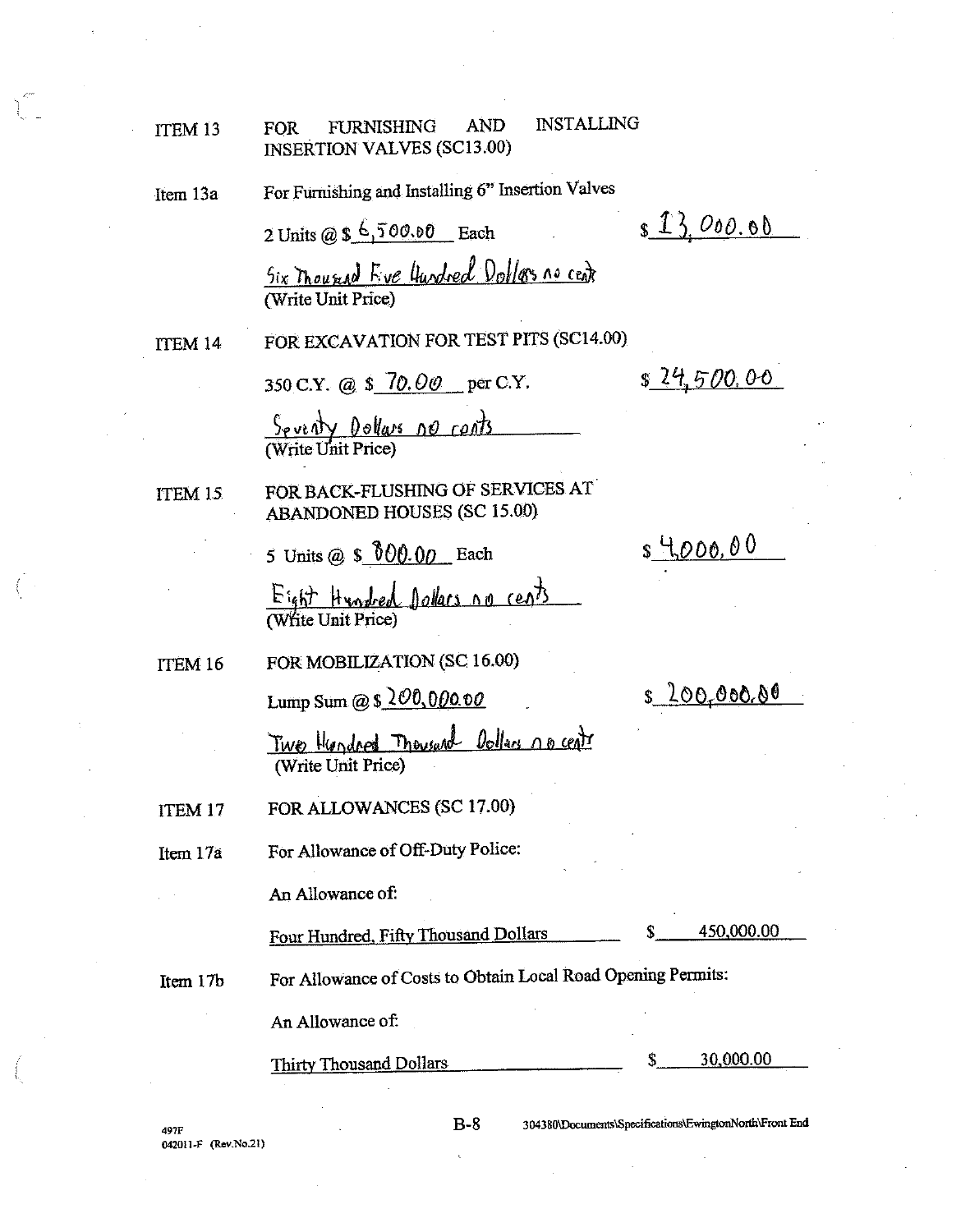For the Allowance of Asphalt Price Adjustment (if and when required) Item 17c

An Allowance of:

50,000.00 **Fifty Thousand Dollars** S

For the Allowance of Fuel Price Adjustment (if and when required) Item 17d

An Allowance of:

50,000.00 \$ **Fifty Thousand Dollars** 

 $89,968,682,00$ TOTAL BASE BID FOR NIDEP PROJECT NO. 1111001-008 (Items 1 through 17 Inclusive) BID NO. 2013-73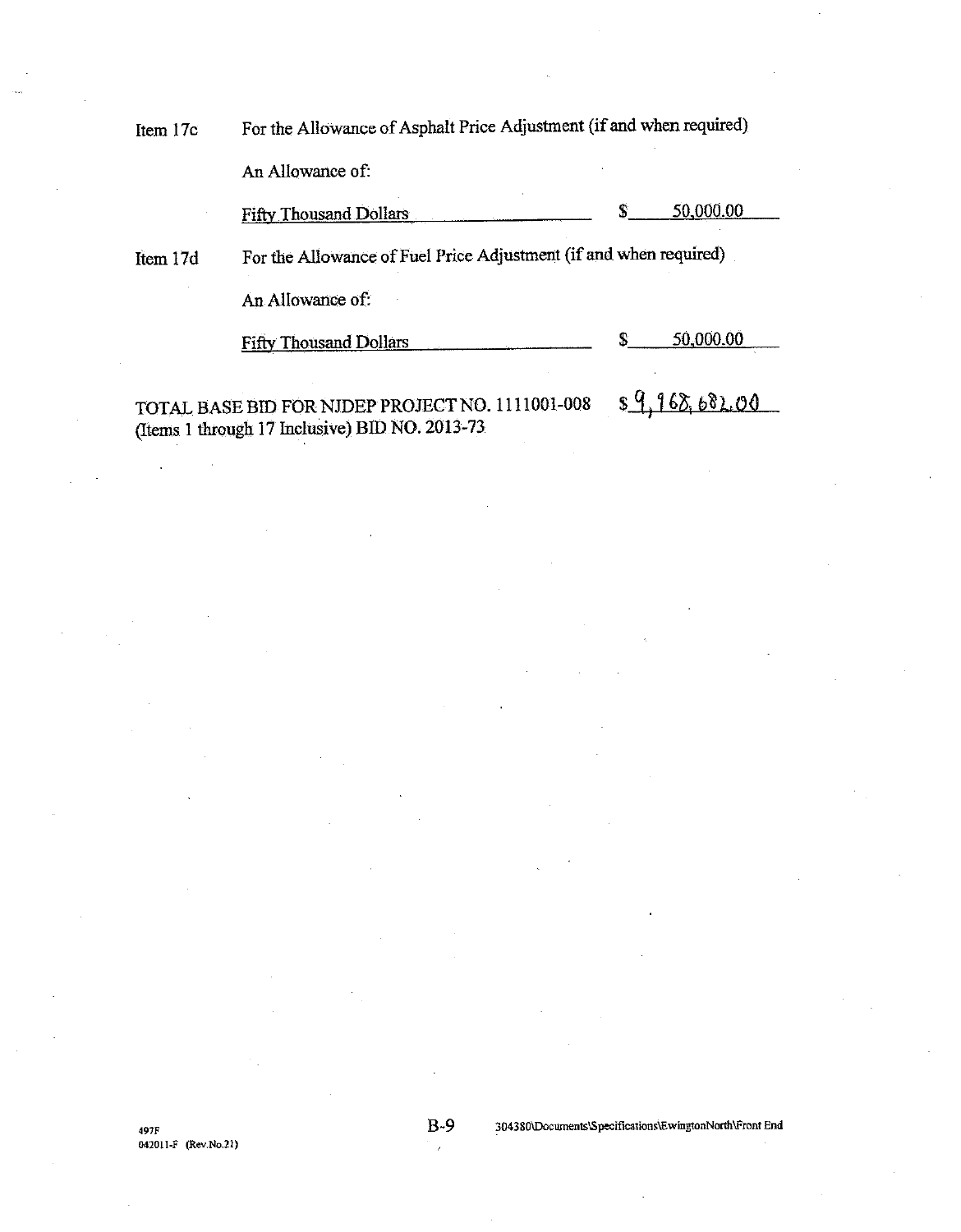Fletch

## to the **CITY OF TRENTON** DEPARTMENT OF PUBLIC WORKS TRENTON WATER WORKS MERCER COUNTY, NEW JERSEY 5 YEAR CLEANING AND LINING PROGRAM 2013 EWING NORTH AREA CITY OF TRENTON AND EWING TOWNSHIP CLEANING AND CEMENT MORTAR LINING OF WATER MAINS NJDEP PROJECT NO. 1111001-008 **BID NO. 2013-73**

 $BID$ 

**ITEM 1** 

FOR CLEANING AND CEMENT MORTAR LINING OF WATER MAINS (SC1.00)

Item 1a

For Cleaning and Cement Mortar Lining of 4-Inch-Diameter Water Mains

12,000 Lin. Ft. @ \$ 98. per Lin. Ft.

 $\frac{\cancel{N}/\cancel{NET}}{\cancel{N}}$  (Write Unit Price)

Item 1b

Item 1c

For Cleaning and Cement Mortar Lining of 6-Inch-Diameter Water Mains

52,000 Lin. Ft. @ \$ 98. per Lin. Ft.

 $\frac{N/NET}{N}$   $\leq$   $1 \leq N$ 

For Cleaning and Cement Mortar Lining of 8-Inch-Diameter Water Mains

600 Lin. Ft. @ \$ 98. per Lin. Ft.

\$ 5,096,00

 $\frac{17600}{176000}$ 

 $\frac{N/N}{N}$  Eig $N$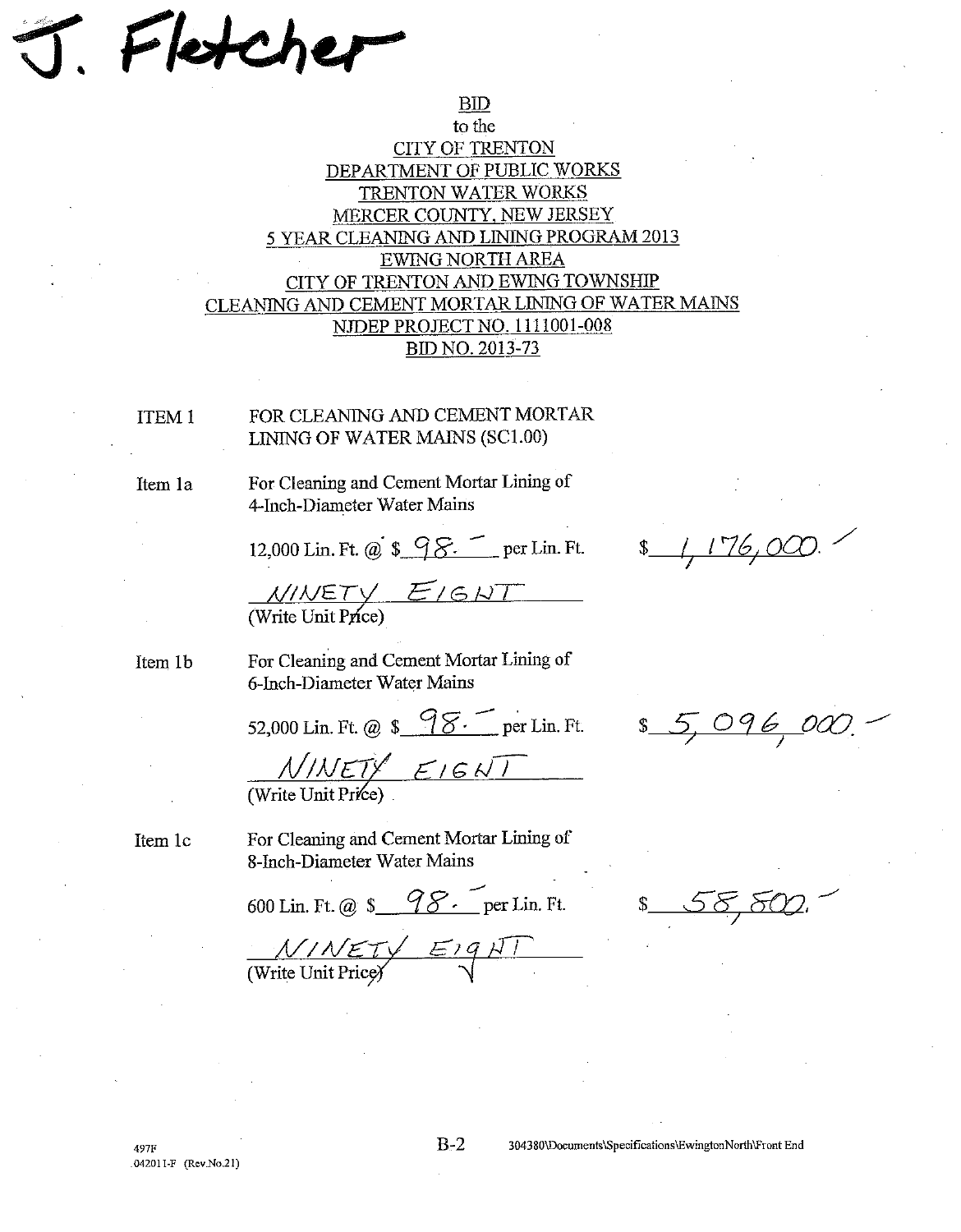Item 1d

For Cleaning and Cement Mortar Lining of 10-Inch-Diameter Water Mains

250 Lin. Ft. @  $\frac{90}{5}$   $\frac{90}{5}$  per Lin. Ft. NINETY (Write Unit Price)

Item 1e

For Cleaning and Cement Mortar Lining of 12-Inch-Diameter Water Mains

250 Lin. Ft. @ \$ 90. per Lin. Ft.

 $\frac{\mathcal{N}}{\text{(Write Unit Price)}}$ 

ITEM<sub>2</sub>

FOR OBSTRUCTIONS (SC2.00)

20 Units @  $\frac{\sqrt{000}}{1}$  Each

ONE THOUSAND (Write Unit Price)

FOR INSPECTION OF CEMENT LINING (SC3.00) ITEM<sub>3</sub>

12 Units @ \$ /000. Each

ONE THOUSAND (Write Unit Price)

**ITEM 4** FOR REMOVING AND REPLACING GATE VALVES (SC4.00)

For 6-Inch-Diameter Gate Valves Item 4a

230 Units @ \$ 1000.<sup>1</sup> Each

 $8 - 230,000.$ 

 $225$ 

 $\int$  20000.

 $s$  12 000.

ONE THOUSAND (Write Unit Price)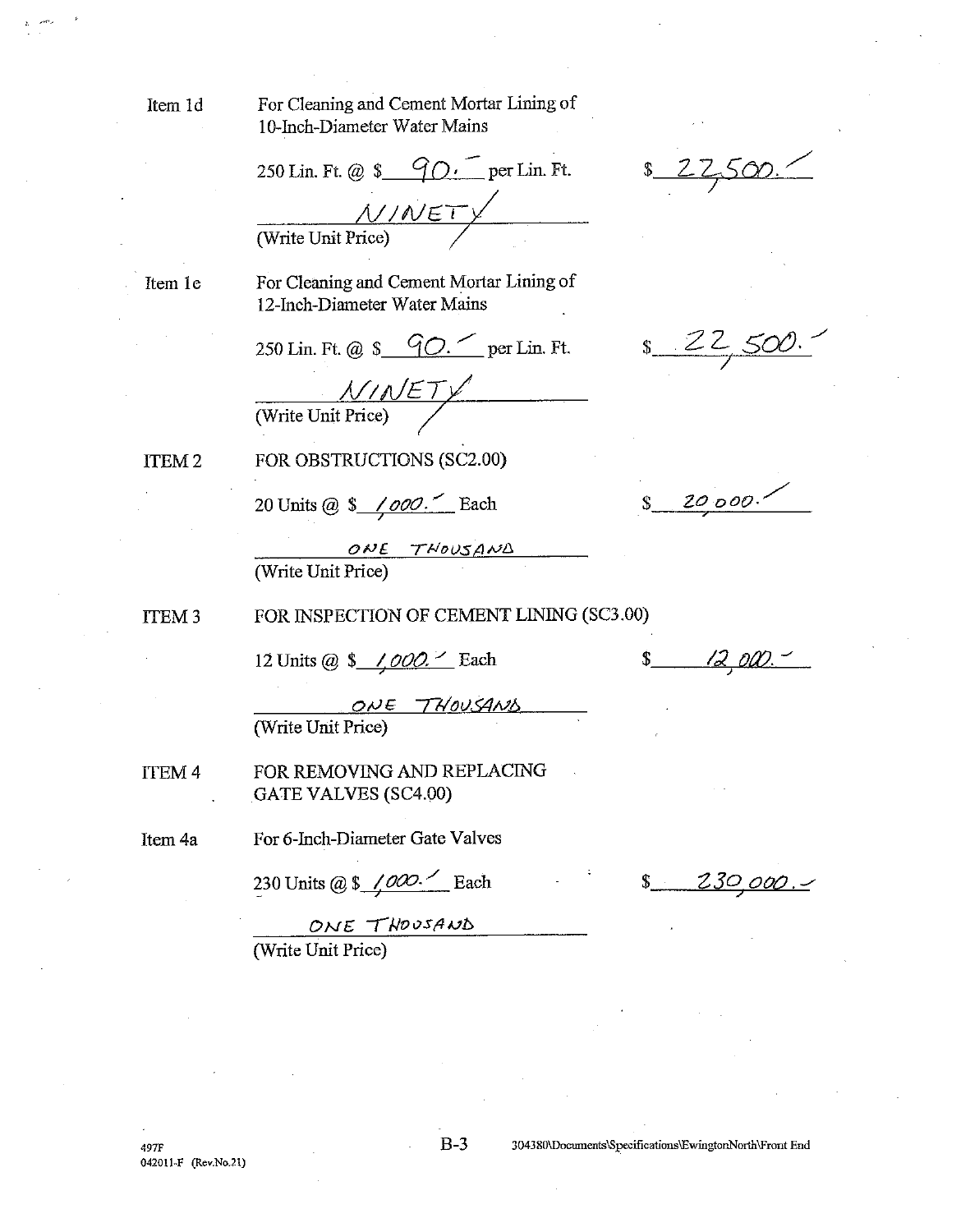For 8-Inch-Diameter Gate Valves

13 Units @  $\frac{\sqrt{00}}{1}$  Each  $\frac{O\sqrt{E} \quad \text{THOUSAND}}{\text{(Write Unit Price)}}$ 

Item 4c

For 10-Inch-Diameter Gate Valves

1 Unit @ \$  $1000$ . Each

ONE THOUSAND (Write Unit Price)

Item 4d

For 12-Inch-Diameter Gate Valves

1 Unit @  $\frac{\sqrt{O}}{1}$  Each

 $$1,000.$ 

 $s$  1,000.

 $s = 13,000.$ 

 $\overline{OWE}$  T  $\overline{MOO}$  S  $\overline{ANO}$ 

**ITEM 5** FOR REMOVING AND REPLACING FIRE HYDRANTS (SC5.00)

For Removing and Re-Installing Existing Fire Hydrants

For Removing Existing Fire Hydrants and Installing New Hydrants

Item 5a

32 Units @ \$  $4,000$  Each

 $8 128,000.$ 

FOUR THOUSAND (Write Unit Price)

Item 5b

28 Units @ \$ 5,000. Each

 $$140,000.$ 

 $$10,000.$ 

 $M = \frac{\sum_{V} F(V)}{\sum_{V} P(V)}$ 

Item 5c

For Installing New Hydrants

2 Units @ \$ 5,000 Each

 $F_{1}U E$  [ $W_{2}A W \Delta^*$ ]<br>(Write Unit Price)

497F 042011-F (Rev.No.21)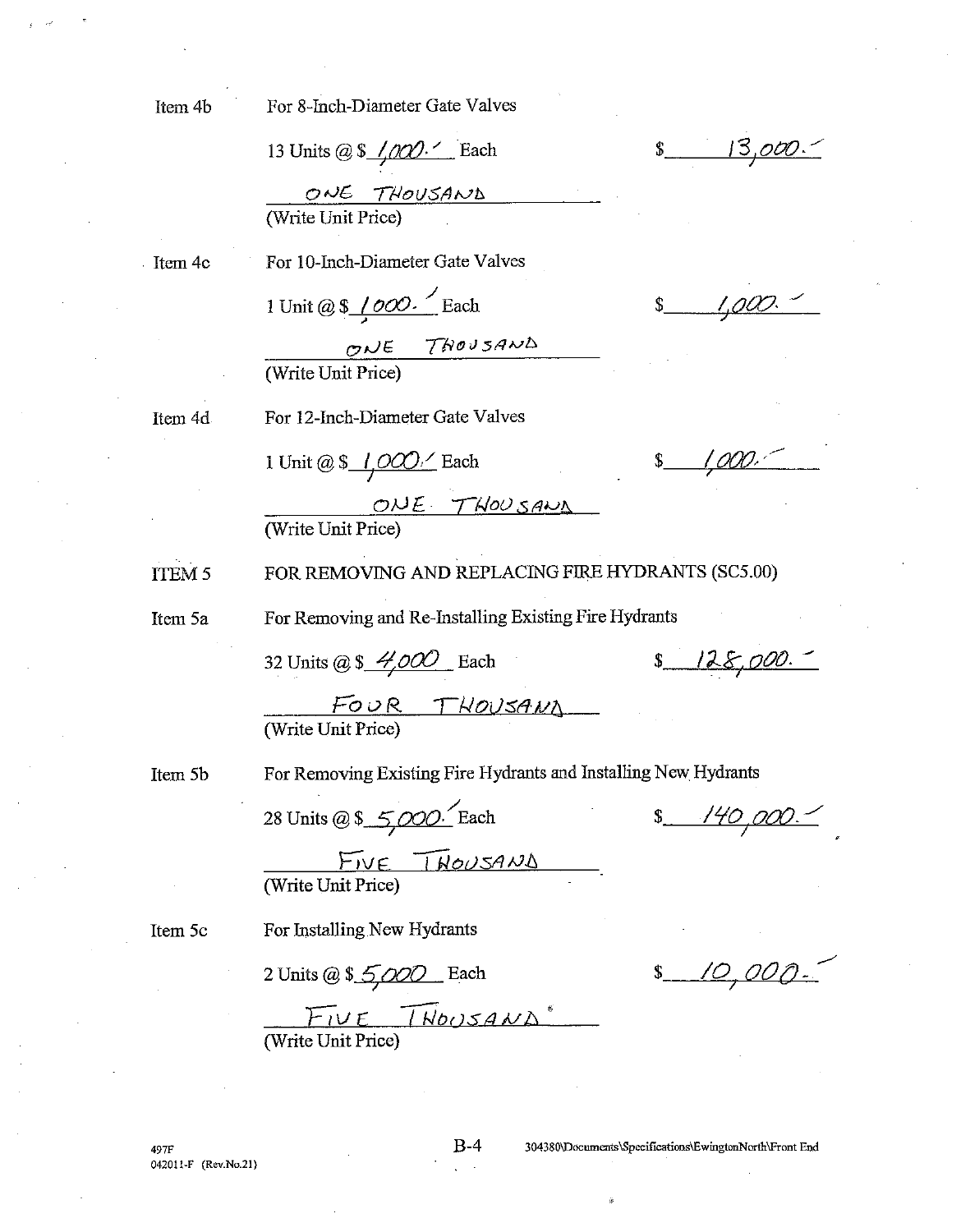## ITEM 6

#### FOR TEMPORARY BYPASS PIPING, SERVICES, AND **HYDRANTS (SC 6.00)**

Item 6a

For 2-Inch Diameter By-Pass Piping

80,000 Lin. Ft. @  $\frac{\mathcal{S}}{2}$  5. per Lin. Ft.

 $\frac{1}{2}$  400

 $FIVE$ (Write Unit Price)

Item 6<sub>b</sub>

For 4-Inch Diameter By-Pass Piping

72,500 Lin. Ft. @ \$ 7. per Lin. Ft. \$ 50 7500.

 $SEVEV$ (Write Unit Price)

Item 6c

For Temporary Fire Hydrants

63 Units @  $\frac{\sqrt{50.}}{\sqrt{50}}$  Each

 $\frac{\sqrt{1 + \sqrt{1 + \sqrt{1 + \frac{1}{\sqrt{1 + \frac{1}{\sqrt{1 + \frac{1}{\sqrt{1 + \frac{1}{\sqrt{1 + \frac{1}{\sqrt{1 + \frac{1}{\sqrt{1 + \frac{1}{\sqrt{1 + \frac{1}{\sqrt{1 + \frac{1}{\sqrt{1 + \frac{1}{\sqrt{1 + \frac{1}{\sqrt{1 + \frac{1}{\sqrt{1 + \frac{1}{\sqrt{1 + \frac{1}{\sqrt{1 + \frac{1}{\sqrt{1 + \frac{1}{\sqrt{1 + \frac{1}{\sqrt{1 + \frac{1}{\sqrt{1 + \frac{1}{\sqrt{1 + \frac{1}{\sqrt{1 + \frac{$ 

FOR FURNISHING AND INSTALLING CEMENTS LINED **ITEM7** DUCTILE IRON PIPE (INCLUDING EXCAVATING, BACKFILLING, CONNECTING, REMOVING OF EXISTING PIPE, AND ALL INCIDENTAL WORK)  $(SC7.00)$ 

Item 7a

For Furnishing and Installing 4-Inch Diameter Cement Lined Ductile Iron Pipe

400 LIN. FT. @ \$ 125. per Lin. Ft. \$ 50,000.

ONE HONDRED TWENTY FIVE

Item 7b

For Furnishing and Installing 6-Inch Diameter Cement Lined Ductile Iron Pipe

3,000 LIN. FT. @ \$  $125.$  per Lin. Ft. \$  $375,000$ .

ONE HONDRED TWENTY FIVE (Write Unit Price)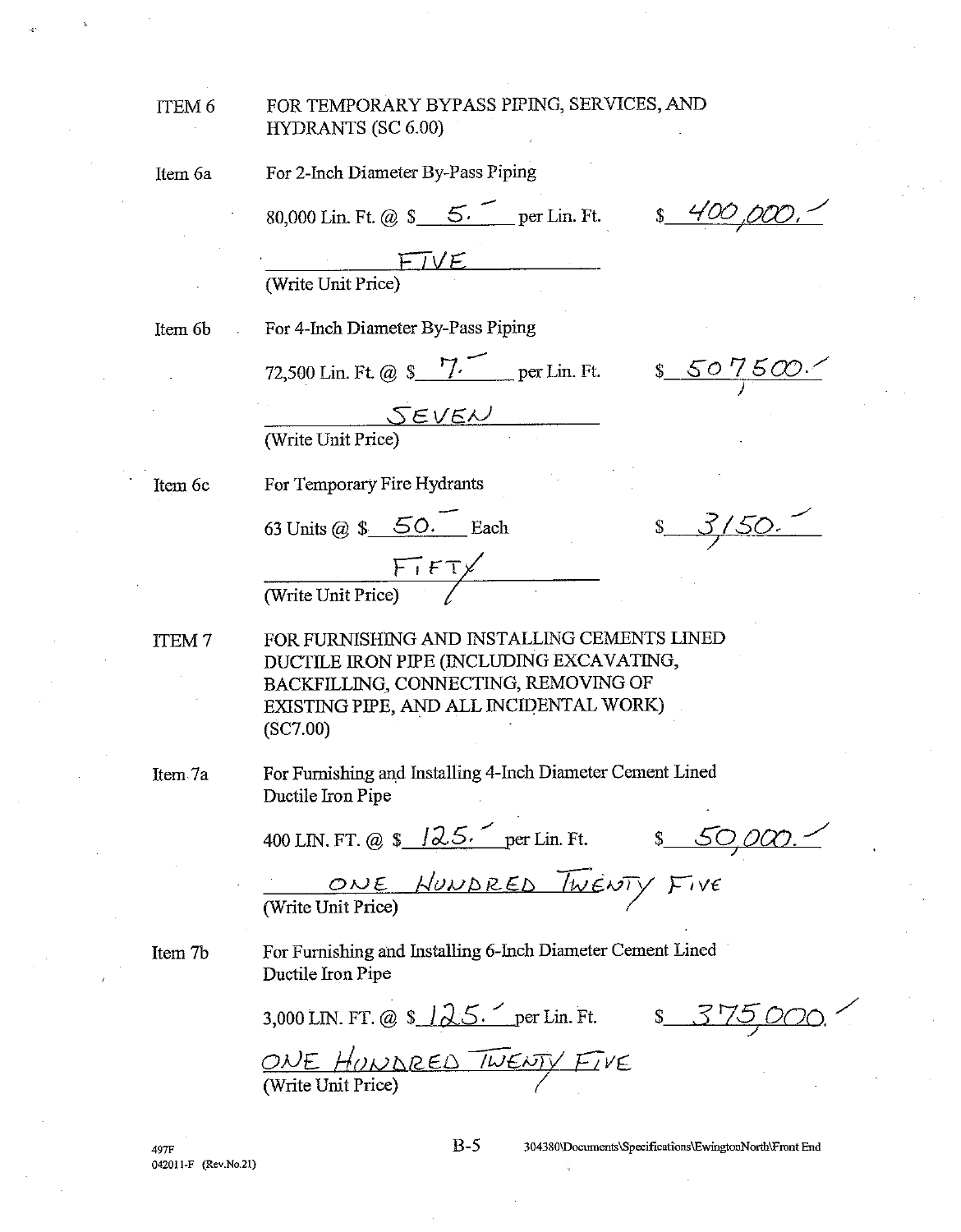Item 7c

For Furnishing and Installing 8-Inch Diameter Cement Lined Ductile Iron Pipe

1,750 LIN. FT. @ \$  $125.$  per Lin. Ft.  $$3750.$ ONE NUNDRED TWENTY FIVE

Item 7d

For Furnishing and Installing 10-Inch Diameter Cement Lined Ductile Iron Pipe

25 LIN. FT. @  $\frac{125}{\sqrt{25}}$  per Lin. Ft.  $s = 3/25.$ ONE HUNDRED TWENTY EIVE

Item 7e

For Furnishing and Installing 12-Inch Diameter Cement Lined Ductile Iron Pipe

25 LIN. FT. @  $\frac{\sqrt{25}}{100}$  per Lin. Ft.

 $$3/25.$ 

ONE HONDRED TWENTY FIVE

ITEM<sub>8</sub>

FOR FURNISHING AND INSTALLING CEMENT LINED DUCTILE IRON FITTINGS, AND COMPRESSION COUPLING (INCLUDING EXCAVATION, BACKFILL, CONNECTION, BLOCKINGS, AND ALL INCIDENTAL **WORK**) (SC8.00)

40,000 Pounds @ \$  $\leq$   $\leq$  per Pound

THREE

(Write Unit Price)

ITEM 9 FOR WATER SERVICE REPLACEMENTS (INCLUDING EXCAVATION, BACKFILL, AND CURB REPLACEMENT/SURFACE RESTORATION. COMPLETE)(EXISTING LEAD OR GALVANIZED SERVICES)(SC9.00)

 $B-6$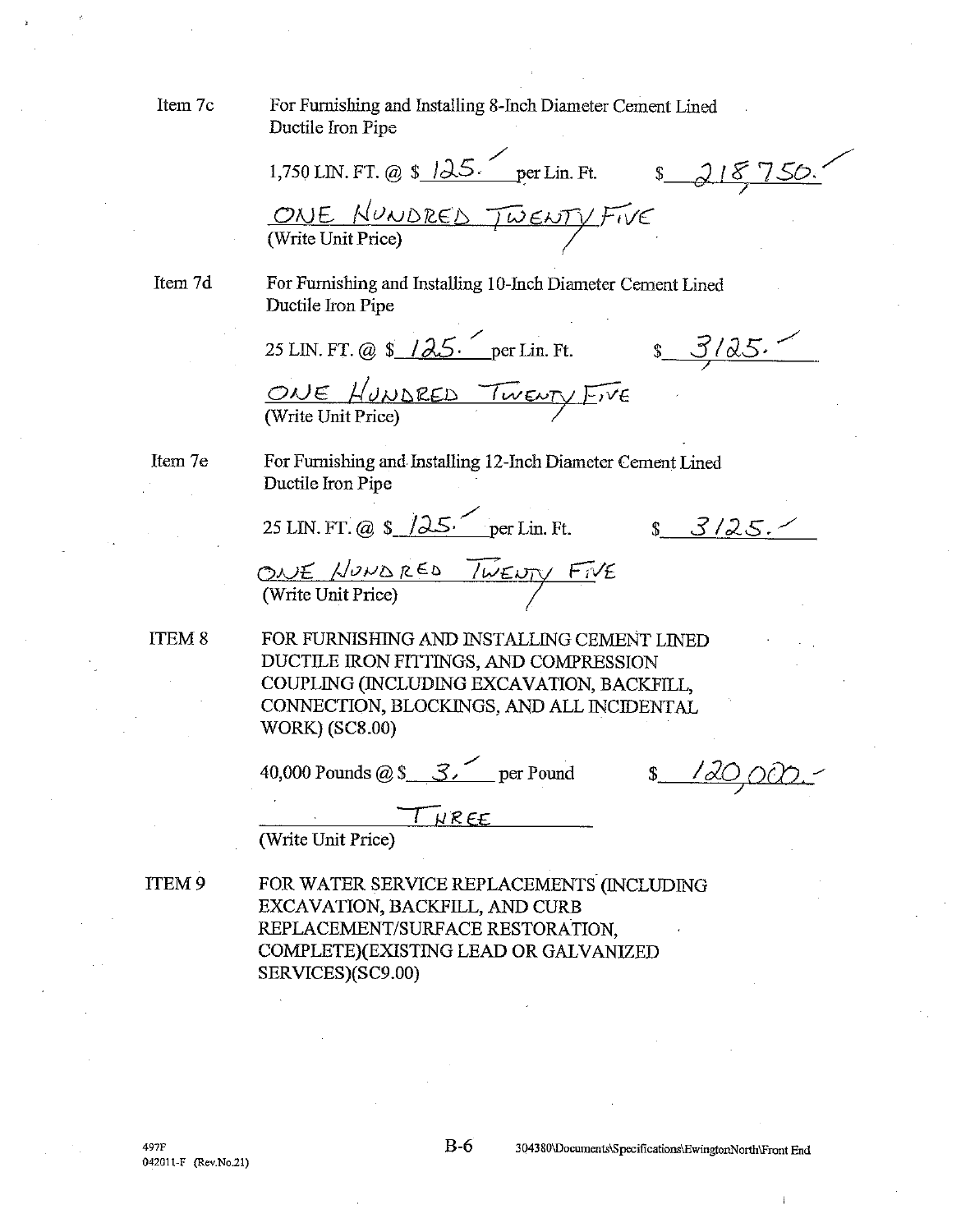Item 9a

For 1-Inch Diameter Water Service Replacements

50 Units @  $$2500$  Each

 $s$   $125,000$ 

TWENTY FIVE HUNDRED

Item 9b

For 1-1/2 Inch Diameter Water Service Replacements

10 Units @ \$ 2500 Each

 $$25,000.1$ 

TWENTY FIVE HUMBRED

Item 9c

For 2-Inch Diameter Water Service Replacements

10 Units @  $\frac{1}{2}$   $\frac{2500}{ }$  Each

 $$25,000$ 

TWENTY FIVE HUNDRED

**ITEM 10** 

3,000 Lin. Ft. @ \$  $\frac{60}{\pi}$  per Lin. Ft. \$ 3,000.

FOR TELEVISION INSPECTION (SC10.00)

 $s = 5000$ 

 $\overline{OWE}$ <br>
(Write Unit Price)

MATERIALS NEEDED TO FULFILL THE ITEM<sub>11</sub> ENVIRONMENTAL SPECIFICATIONS (SC11.00)

Lump Sum @ \$  $5000$ 

 $F_I$  $V \in 7$ NOUSAND

ITEM<sub>12</sub>

FOR FURNISHING AND INSTALLING  $2"$ (INCLUDING **ASSEMBLIES FLUSHER** EXCAVATING, BACK-FILLING, CONNECTING, REMOVING OF EXISTING PIPE, AND ALL INCIDENTAL WORK) (SC12.00)

2 Units @ \$ 5000 per Each

 $FIVE TWOLSAND$ 

 $B-7$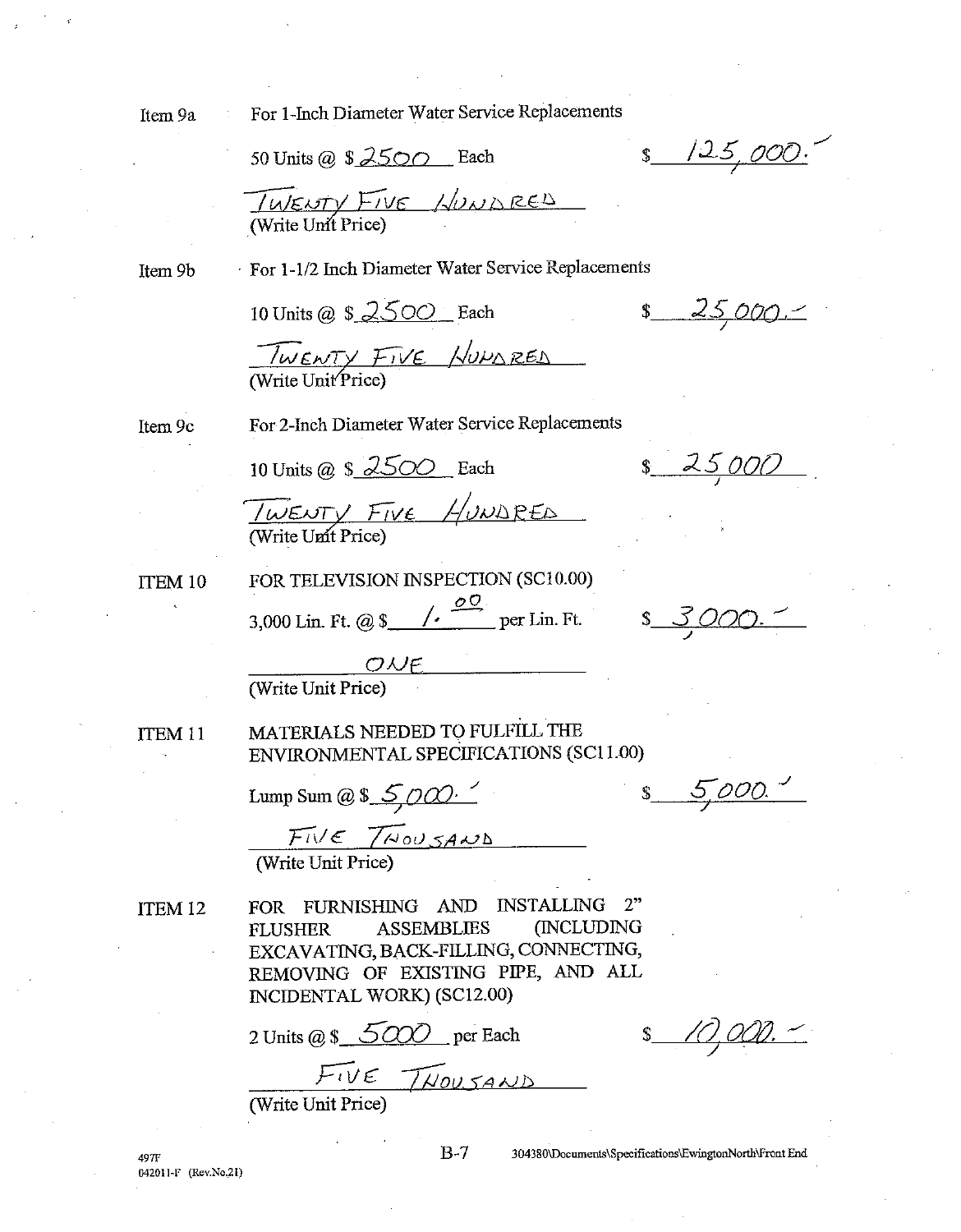#### **INSTALLING AND** FOR **FURNISHING** ITEM 13 **INSERTION VALVES (SC13.00)**

For Furnishing and Installing 6" Insertion Valves Item 13a

2 Units @ \$ 10,000. Each  $150 \frac{1}{14005400}$ (Write Unit Price)

ITEM 14

FOR EXCAVATION FOR TEST PITS (SC14.00)

350 C.Y. @ \$ /00. per C.Y.

ONE HUNDRED

FOR BACK-FLUSHING OF SERVICES AT ITEM 15 ABANDONED HOUSES (SC 15.00)

5 Units @  $\frac{1}{2}$  /500. Each

FIFTEEN NUNDRED

ITEM 16 FOR MOBILIZATION (SC 16.00)

Lump Sum @  $$50,000$ 

 $FTV$   $1100J34W$ <br>(Write Unit Price)

FOR ALLOWANCES (SC 17.00) ITEM 17

For Allowance of Off-Duty Police: Item 17a

An Allowance of:

Four Hundred, Fifty Thousand Dollars

450,000.00

For Allowance of Costs to Obtain Local Road Opening Permits: Item 17b

An Allowance of:

Thirty Thousand Dollars

30,000.00

497F 042011-F (Rev.No.21) 304380\Documents\Specifications\EwingtonNorth\Front End

 $s = 1500$ 

<u> 20,000. Z</u>